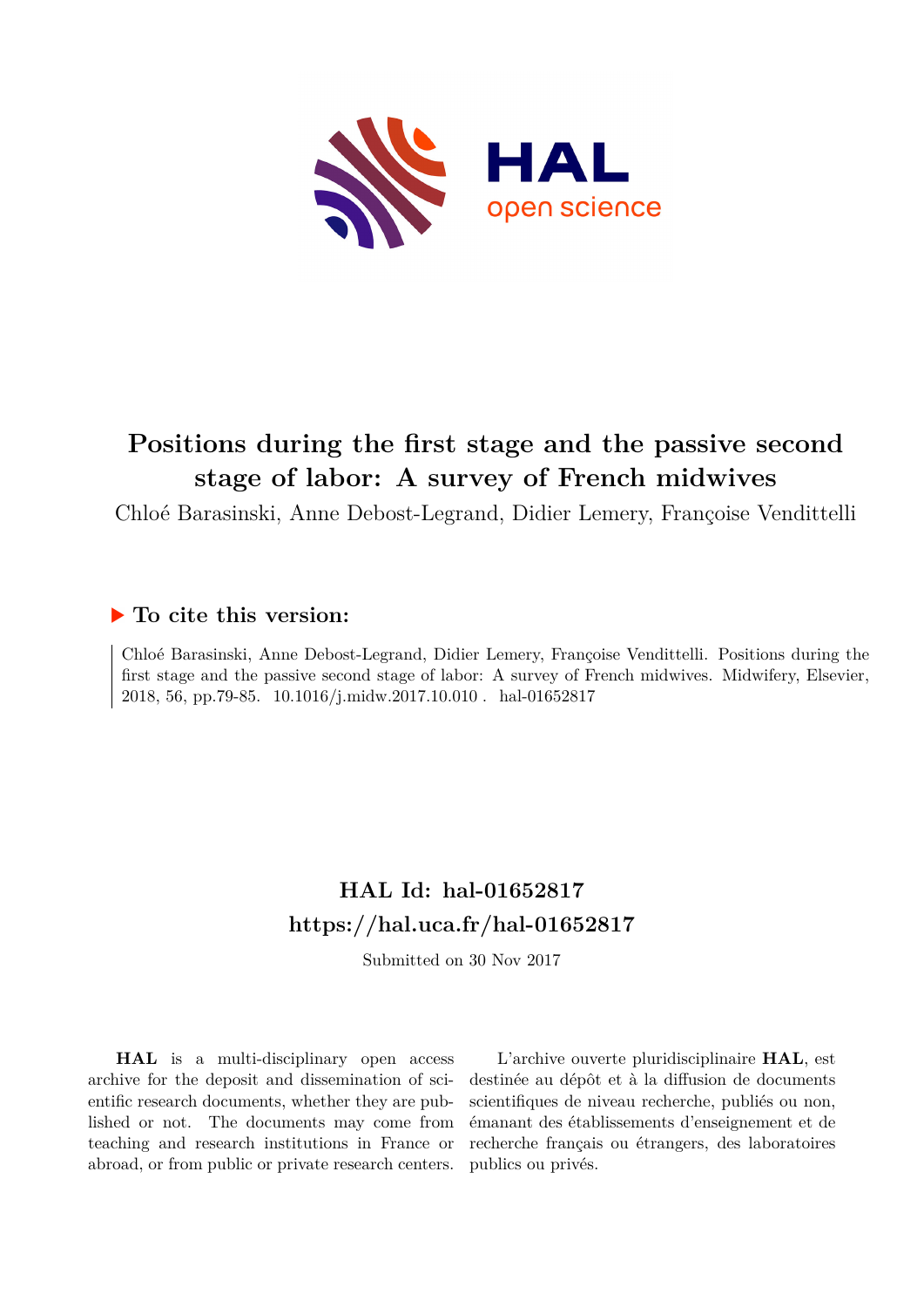**Positions during the first stage and the passive second stage of labor: a survey of French midwives** 

# **Chloé Barasinski, RM, MPH<sup>a</sup> , Anne Debost-Legrand, MD, MPHa,b, Didier Lemery, MD, PhD, Professora,b,c, Françoise Vendittelli, MD, PhDa,b,c**

<sup>a</sup> Université Clermont Auvergne, CNRS, CHU Clermont-Ferrand, SIGMA, INSTITUT PASCAL, F-63000 Clermont-Ferrand, France ;

<sup>b</sup> Réseau de Santé en Périnatalité d'Auvergne, F-63000 Clermont-Ferrand, France ;

<sup>C</sup>AUDIPOG (Association des Utilisateurs de Dossiers Informatisés en Pédiatrie, Obstétrique et Gynécologie), RTH Laennec Medical University, 7 rue Guillaume Paradin, 69372 Lyon Cedex 08, France.

**Corresponding author**: Chloé Barasinski, Centre Hospitalier Universitaire de Clermont-Ferrand, Hôpital Estaing, Pôle Femme et Enfant, Recherche Clinique en Périnatalité, 1 place Lucie et Raymond Aubrac, 63003 Clermont-Ferrand Cedex 1, France. Tel: (33) 04 73 75 50 89, e-mail: cbarasinski@chu-clermontferrand.fr.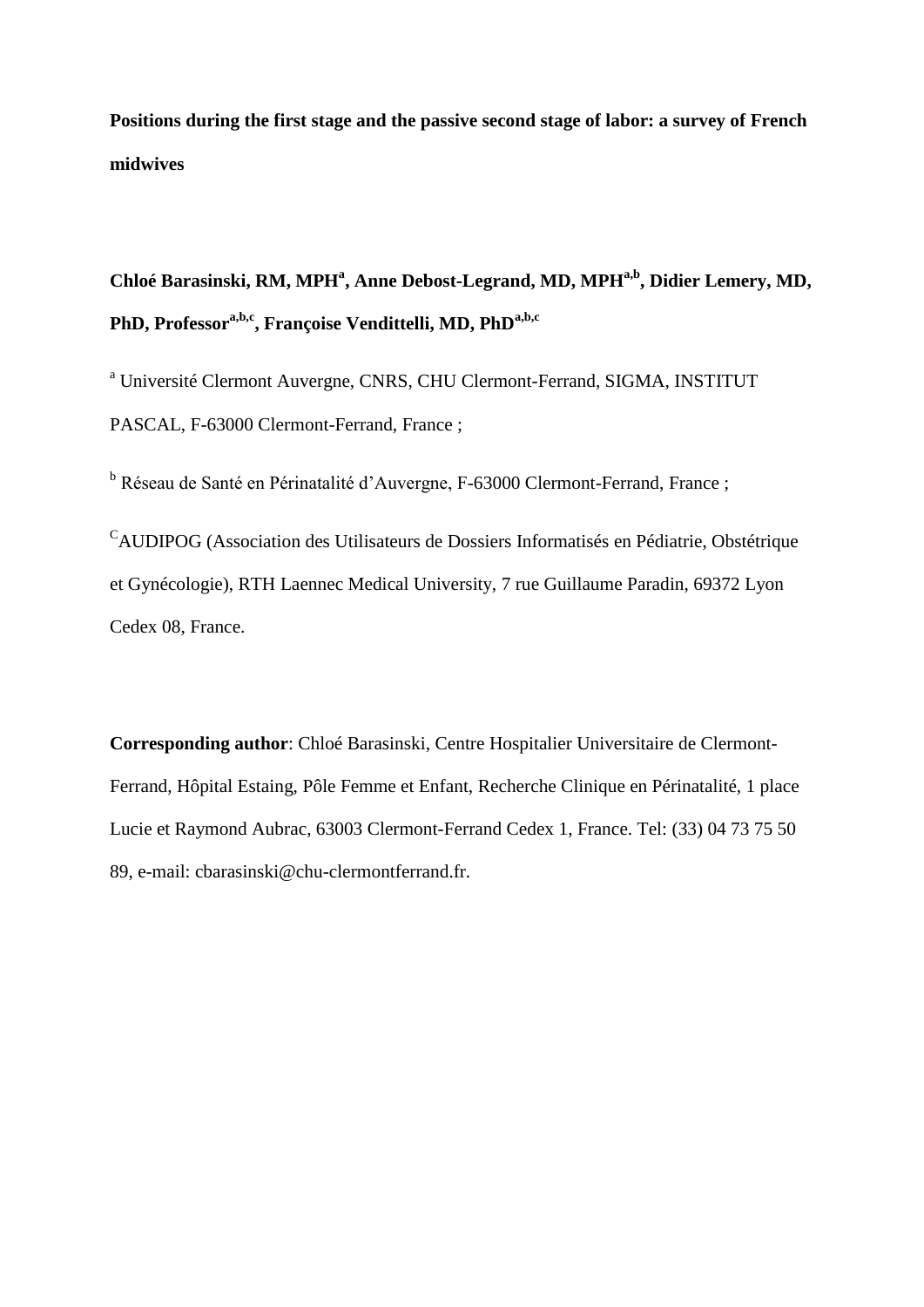#### **Abstract**

*Objective:* The objective of our study was to describe the practices reported by French midwives during labor (first stage and passive phase of the second stage).

*Design:* This cross-sectional internet questionnaire surveyed French midwives who attended at least one delivery in 2013.

*Setting:* This open survey was posted on a website from June 15 through December 1, 2014. *Participants:* 1496 midwives from 377 maternity units participated in the study. Nearly 93% of the midwives worked in an obstetric unit, 5.9% had a mixed practice, and 1.3% worked in private practice.

*Measurements and findings:* During the first stage of labor, midwives reported suggesting that women without epidural analgesia use a birthing ball (98.1%) and that they walk around (97.4%). For women with epidural analgesia, most suggested motion in horizontal positions. Epidural analgesia was proposed more often by midwives from level II (75.7%) and level III (73.5%) maternity wards than by those at level 1 units  $(57.7\%)$  ( $p<0.0001$ ). The midwives preferred a lateral position during the first stage for women with epidural analgesia and during the second stage for women both with and without it. Midwives in practice for 5 years or less suggested a kneeling position for women with epidural analgesia more often than more experienced midwives.

*Key conclusion:* The practices of French midwives vary with their place of practice and their experience.

*Implications for practice:* To promote normal labor, French midwives must reappropriate vertical positions and analgesic alternatives to epidurals.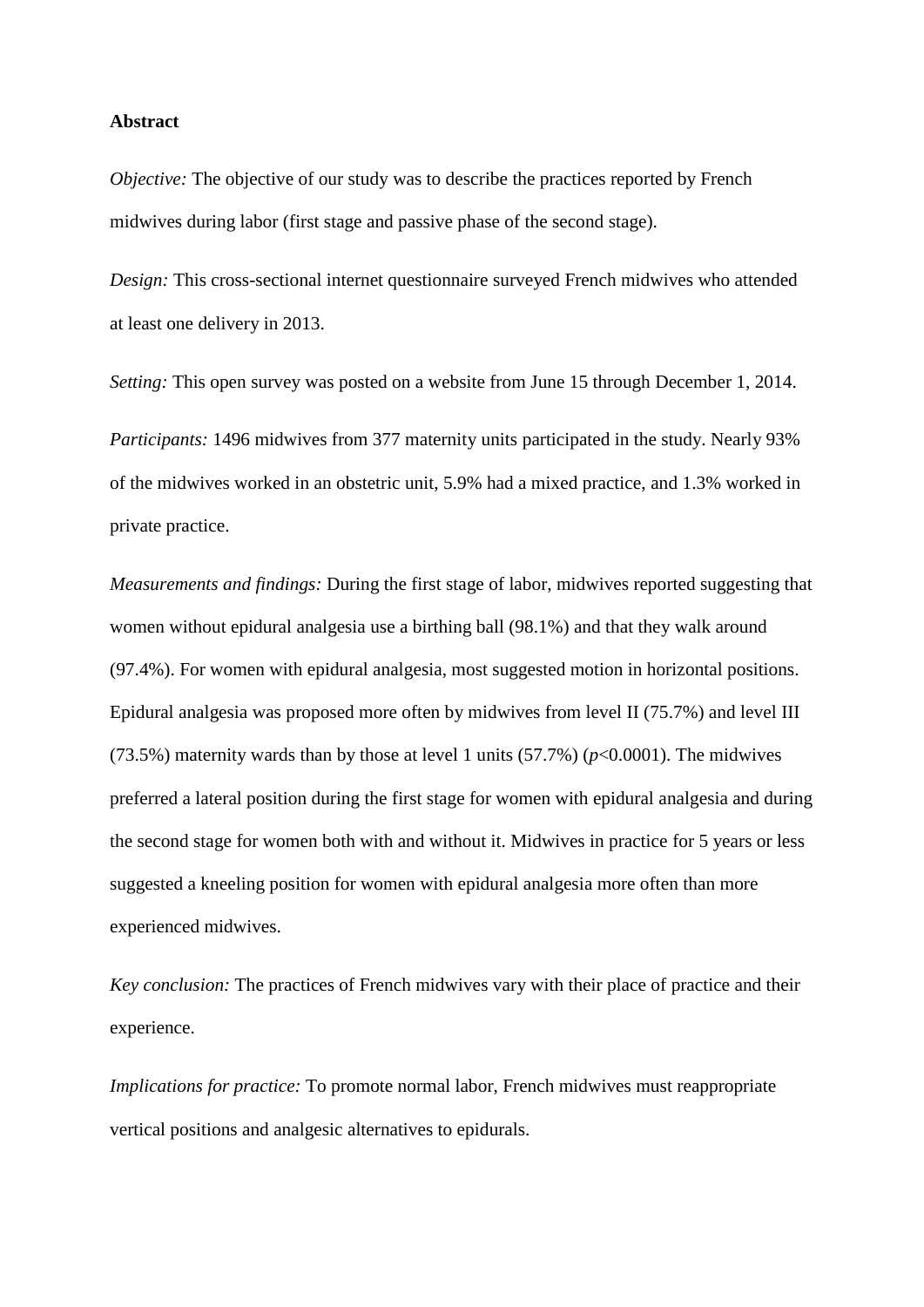*Keywords:*

Labor; lateral position; maternal position; medicalization of childbirth; midwifery practice.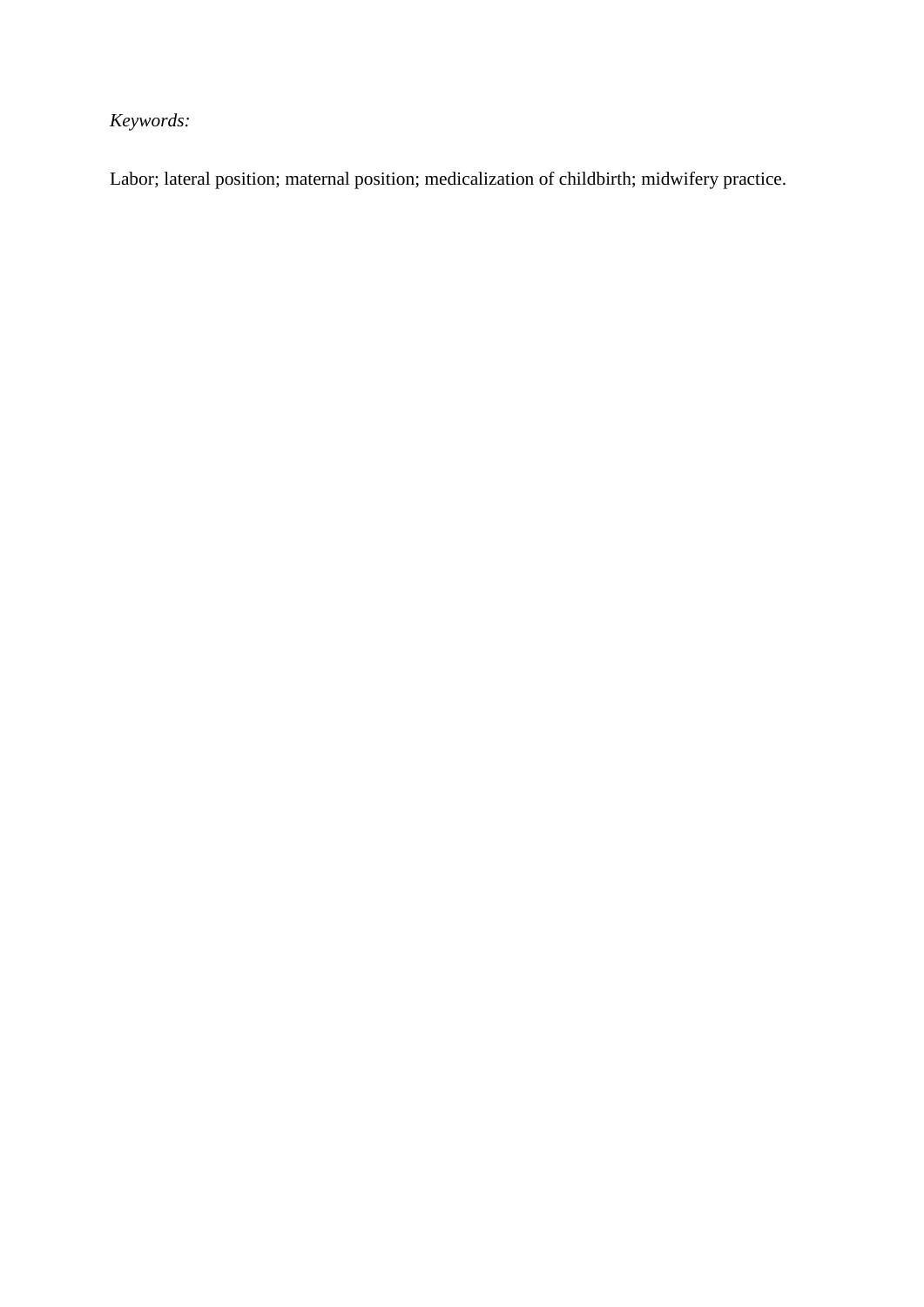# **Introduction**

France has the highest birthrate in Europe, with around 800,000 babies born each year (Bellamy and Beaumel, 2016). Most births result from non-operative vaginal deliveries (66.9%), and of these, 79.7% are supervised directly by midwives (Blondel and Kermarrec, 2011). Regardless of the mode of delivery, midwives are always present to support the woman during labor, either alone or in association with a doctor, depending on the woman's level of risk (Blondel and Kermarrec, 2011). Periodic national surveys (Blondel and Kermarrec, 2011) and a national database with information submitted by volunteer maternity units (Audipog) provide extensive data about the course of pregnancy and maternal and neonatal outcomes in France. None of this information, however, describes maternal positions during labor or midwives' practices during the different stages of labor.

Beyond the analgesic aspects that some positions during labor may provide, these positions can also affect the course of labor and maternal and neonatal outcomes. Nonetheless, the scientific literature currently struggles to identify the positions that should be recommended to women (Gupta and Nikodem, 2000). Vertical positions may reduce aortocaval compression, increase uterine contractility, and improve the alignment between the uterus and the pelvis, thereby facilitating fetal progression (Gupta et al., 2012). Numerous authors have compared vertical and horizontal positions during labor (Kemp et al., 2013; Lawrence et al., 2013). In their meta-analysis about the first stage of labor for women without epidural analgesia, Lawrence et al. (2013) found that the group of women in vertical positions had a first stage 1 hour and 22 minutes shorter than those in horizontal positions; they also had a lower risk of cesarean delivery (RR 0.71; 95% CI 0.54, 0.94) and used epidural analgesia less often (RR 0.81; 95% CI 0.66, 0.99). Among women with epidurals, outcomes do not differ for those in upright or horizontal positions (Kemp et al., 2013). During the second stage of labor, positions used during the passive phase (also referred to as the descent phase in France: from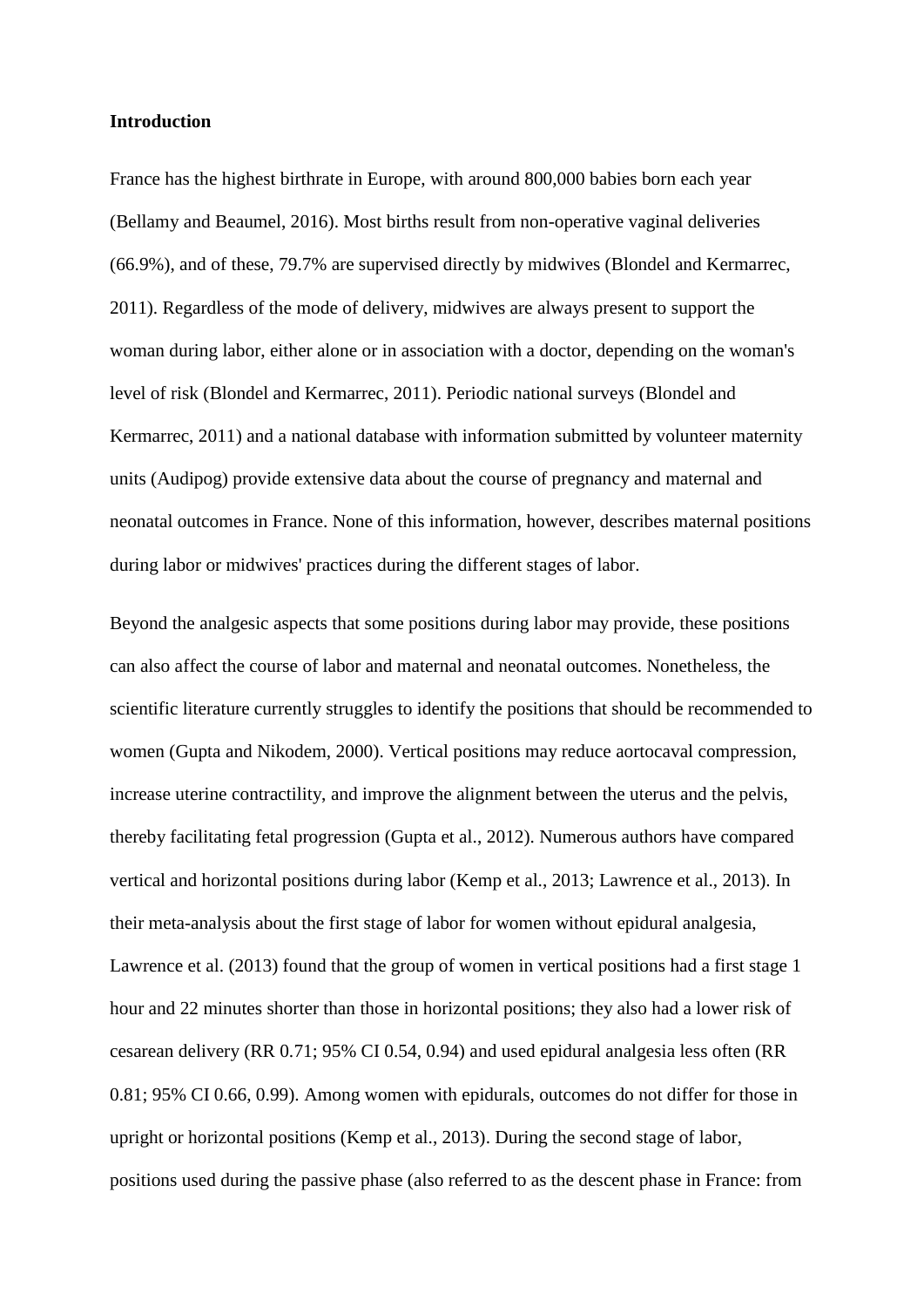full cervical dilation until the beginning of expulsive efforts) should be distinguished from those used at delivery during maternal pushing (Kemp et al., 2013). Kemp et al. found that during this passive second stage, again, maternal and neonatal outcomes for the women with epidural analgesia did not differ according to whether their position was horizontal or vertical (Kemp et al., 2013). This passive second stage has been studied much less among women without epidural analgesia, and positions during this phase have not been studied at all.

Beyond maternal and fetal outcomes, some authors envision maternal positions during labor as "treatment", most especially for fetuses in posterior positions. These fetal positions, which may be more frequent among women with epidural analgesia (Lieberman et al., 2005), can cause several different maternal complications, including both cesarean and operative vaginal deliveries, and third- and fourth-degree lacerations (Fitzpatrick et al., 2001). Nonetheless, recent randomized clinical trials have not succeeded in finding a particular maternal position that facilitates rotation of the fetal head (Desbrière et al., 2013; Guittier et al., 2016; Le Ray et al., 2016). In view of the lack of convincing data, all studies recommend that the woman be offered the freedom to choose her position.

Many other practices are used during labor to help women manage their pain and to promote the progress of labor; these include epidural analgesia, nitrous oxide, and immersion in water (Anim-Somuah et al., 2011; Cluett and Burns, 2009; Jones et al., 2012; Lawrence et al. 2013). Nonetheless, some of them can have adverse side effects (such as nausea or vomiting with nitrous oxide) or even affect maternal outcome (e.g., there is an increased risk of assisted vaginal birth with epidural analgesia) (Anim-Somuah et al., 2011; Jones et al., 2012).

Our research hypothesis is that the practices of French midwives differ in some ways from those of their colleagues in other developed countries. Our overall goal is to develop data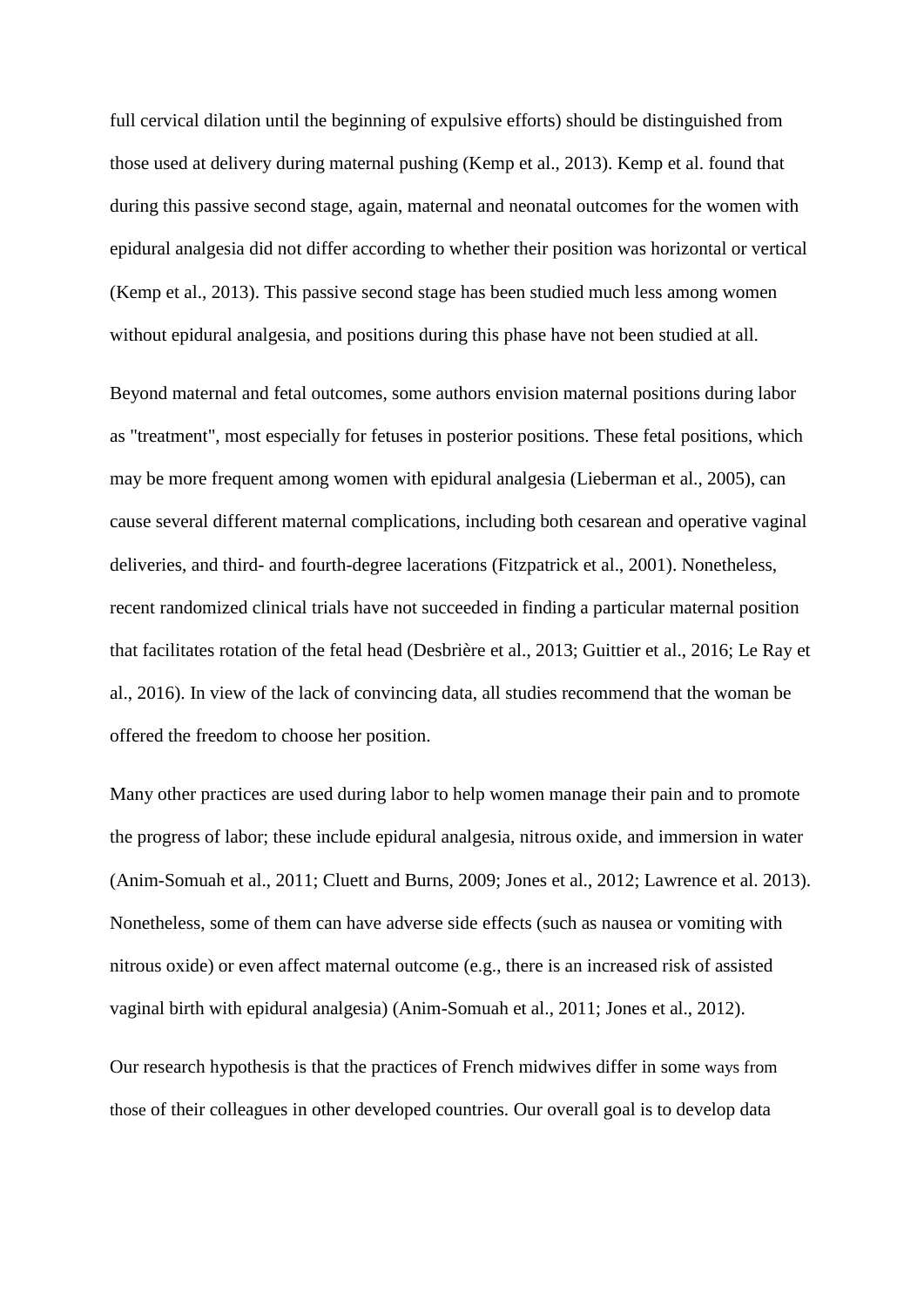about practices in France that will provide an evidence base to study their relations with outcomes, as well as to help to improve initial and continuing midwifery education.

Accordingly, the principal objective of our study was to describe the practices reported by French midwives during labor (first stage and passive phase of the second stage). Our secondary objective was to assess whether these practices differ according to the midwives' practice experience or the level of the maternity ward where they work.

#### **Methods**

#### *Design*

We conducted a cross-sectional study via an internet survey of French midwives, both hospital-based and in private practice.

### *Setting*

This open survey took place in France. Participants completed it on a website from June 15 through December 1, 2014. The midwives participating in this study were informed on the survey home page of the time required to complete the survey, their right to withdraw from the study (via a personal number obtained at the end of the study), and the study's objectives. No identifying information was collected.

#### *Participants and Recruitment process*

In our convenience sample, only midwives who attended at least one delivery in 2013 and who performed deliveries in equipped facilities legally required for providing deliveries (i.e., not home deliveries) were eligible. Midwives were recruited for the survey through the e-mail lists and websites of the national council of midwives and the national college of French midwives (n=21,700). A single reminder e-mail was sent. The relevant ethics committee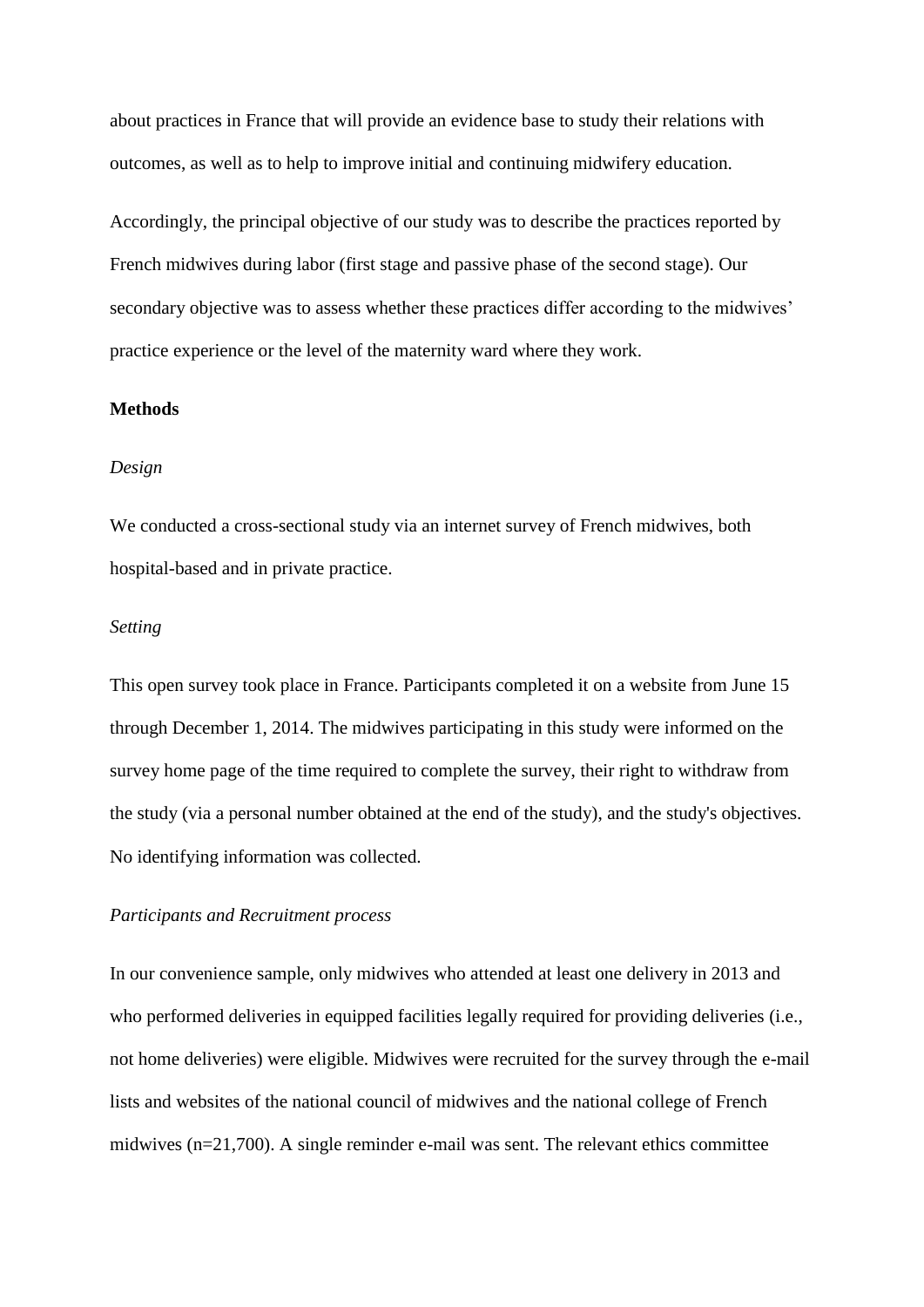approved this study on March 31, 2014 (CECIC Rhône-Alpes-Auvergne, Grenoble, IRB 00005921).

#### *Variables*

The questionnaire covered the different practices known to be used in France at least occasionally, during all three stages of delivery, as well as some variables concerning the midwives (age, years of experience, etc.).

#### *Development and pretesting of the questionnaire*

The survey comprised 46 closed questions, 21 of which are used in this study (Supplementary File 1: the questionnaire). The midwives' characteristics (age, time in practice, place of practice, etc.) were defined from the answers to the first 11 survey questions. Eight questions were specific to the positions used during the first stage and the passive second stage. The first stage of labor was defined as the period from the diagnosis of labor onset through full dilation. The passive second stage of labor was defined by the period from the diagnosis of full dilatation until but not including the phase of expulsion. Vertical positions were defined as those "in which a line connecting the centers of the woman's third and fifth lumbar vertebrae is more nearly vertical than horizontal" and in which the third lumbar vertebra is higher than the fifth, while a horizontal (neutral) position is one in which the line is more nearly horizontal than vertical (Atwood, 1976). The vertical positions were differentiated according to their points of support (feet, buttocks, or knees). We limited the horizontal positions to three categories of positions: supine, lateral, and prone.

It was pilot tested by 10 midwives practicing in maternity wards of different levels (I, II, and III), different sizes  $(500, >500 - 1500,$  and  $>1500$  deliveries/year), and different statuses (public or private). Level I units have no neonatology department, while level II units have a department of neonatology in the same building as or in immediate proximity to the delivery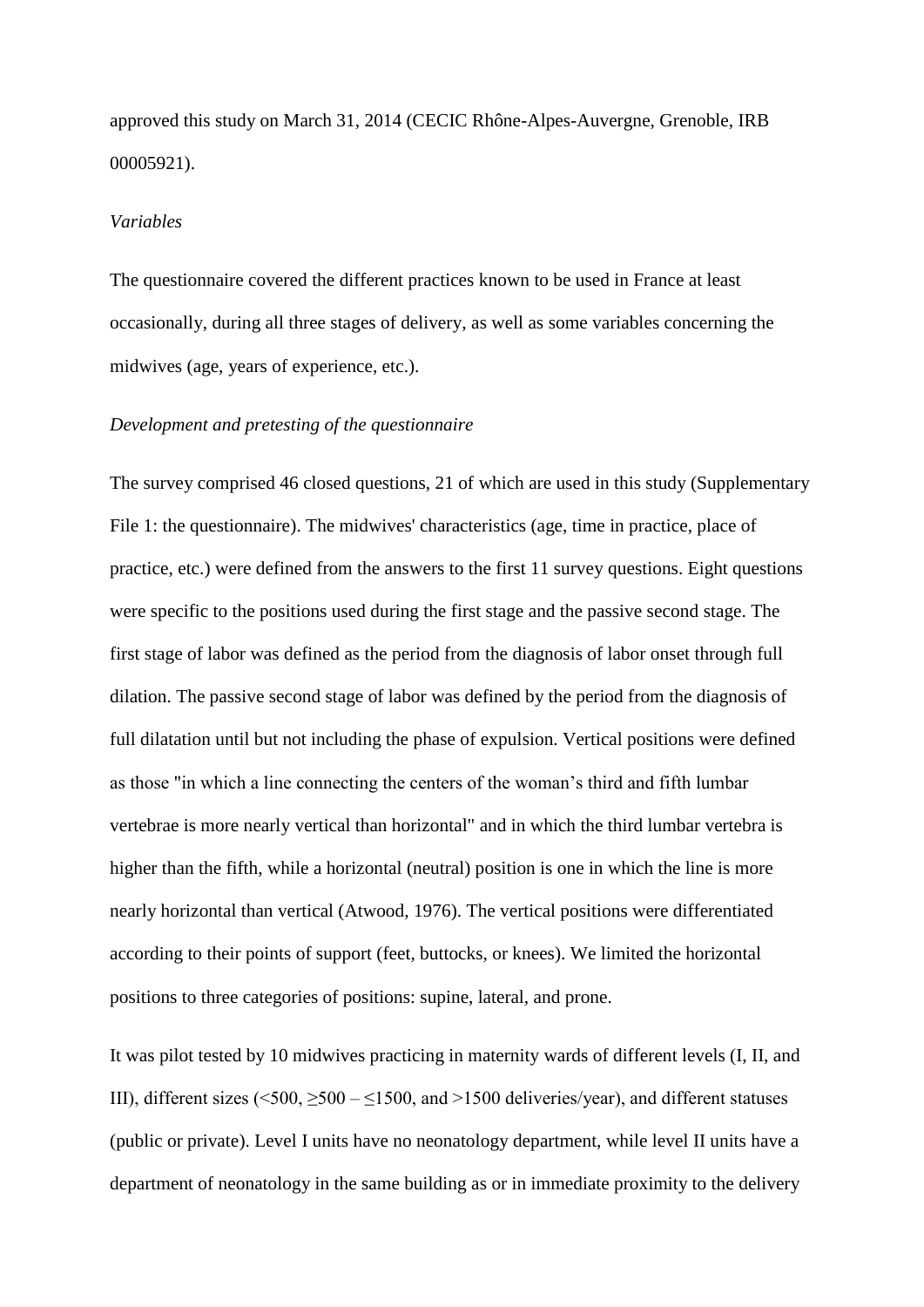suite, and level III units have, in addition to a neonatology unit, a neonatal intensive care in the same building as or in immediate proximity to the delivery room.

The online version was tested on different brands of computers and different versions of browser software.

#### *Survey administration and data sources*

The website was exclusively devoted to the survey, and the midwives had direct access to its information page. No incentives were offered for participation in this voluntary survey. Once the midwife agreed to complete the questionnaire, the first question was whether she had attended a delivery in 2013 (the inclusion criterion). If the response was negative, the survey ended.

The questions were organized following the chronology of labor and delivery and therefore did not randomize item order. We used some adaptive questions to streamline the questionnaire when possible. The items about positions during the first stage and the passive second stage were distributed over 4 screens, to differentiate clearly between women with and without epidural analgesia. All items were mandatory and the participant could not move to the next screen until the previous one was completed. The participants could however change their answers throughout the survey via the table of contents to the left of the questionnaire. Because many midwives responded from their workplace, and therefore several midwives used the same computer, software controls to prevent multiple entries from the same individuals could not be used.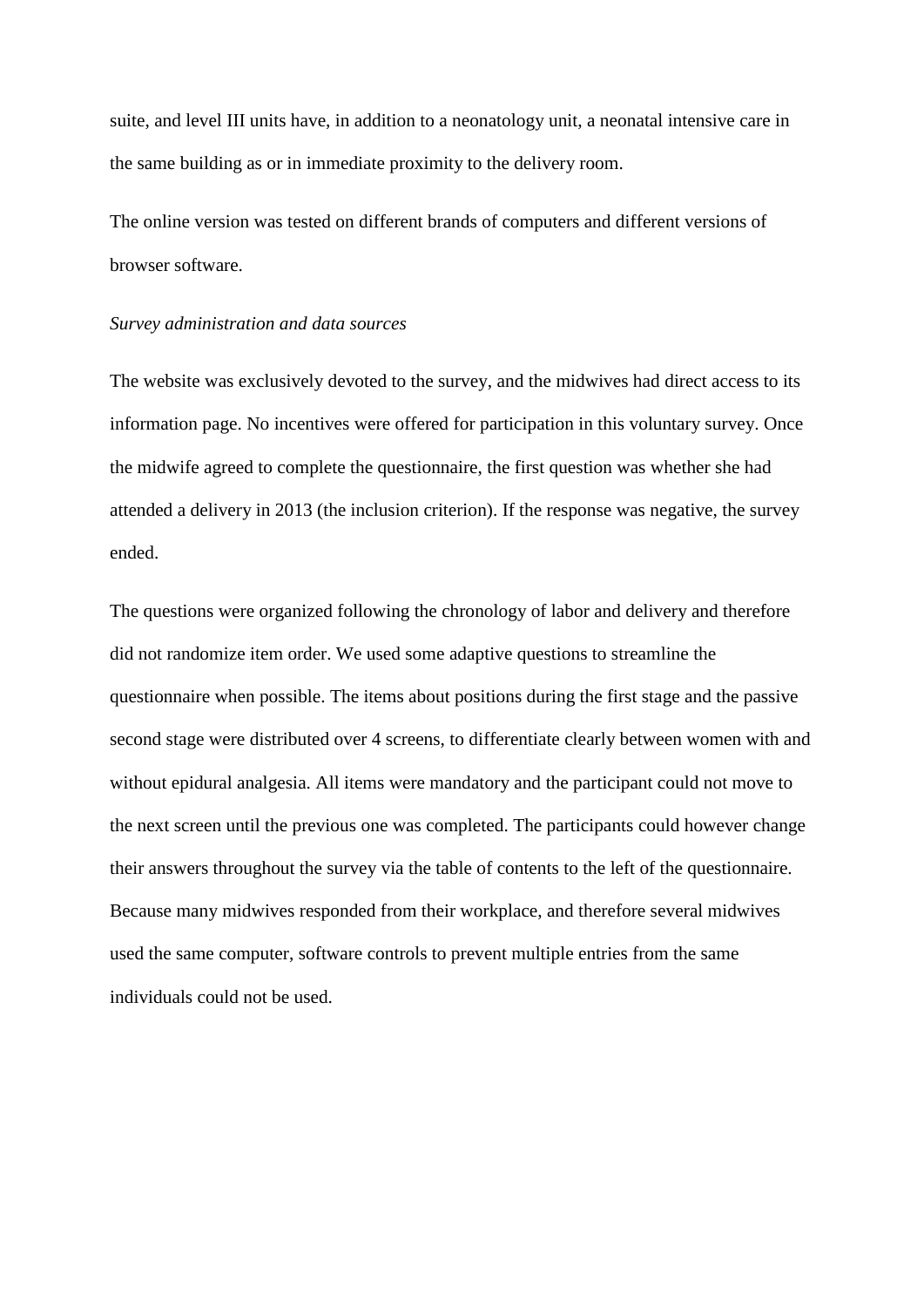#### *Study size*

The study size was not pre-defined. We have no information about the number of midwives nationwide attending deliveries and were therefore unable to estimate power *a priori*. Recruitment took place over the study period (June 15 through December 1, 2014).

#### *Analysis*

Only completed questionnaires were analyzed; there was no time limit for their completion. Our principal outcome was the prevalence of the practices midwives reported. The responses are reported as percentages of all respondents. They were subsequently compared according to maternity unit level and according to the midwives' experience (years of practice) ( $\leq$  5 vs. 6-15 vs. > 15). The Chi2 test (or Fisher's exact test, as appropriate) was used to compare the qualitative variables. Student's T test was used to analyze the quantitative variables. The threshold of significance was set at  $p<0.05$ . The statistical analyses were performed with SAS software (version 9.4, SAS Institute, Inc, Cary, NC, USA, 2002-2012).

#### **Findings**

Overall, 1550 midwives responded to the questionnaire, but 54 were ineligible for the study (27 midwives in private practice without access to an equipped facility and 27 midwives who qualified only in 2014). These 1496 midwives practiced in 377 maternity units. The participation rate in this study was 30.5%, with the denominator calculated from the annual national statistics for French healthcare facilities (SAE). Table 1 summarizes the respondents' characteristics. They had been in practice for a mean of 9.7 years  $\pm$  8.1: 38.9% for 5 years or less, 40.7% for 6 to 15 years, and 20.4% for more than 15 years (*p*=0.04). The largest percentage of respondents worked at level II maternity wards (44.5% vs. 31% level III and 24.5% level I, *p*= 0.04).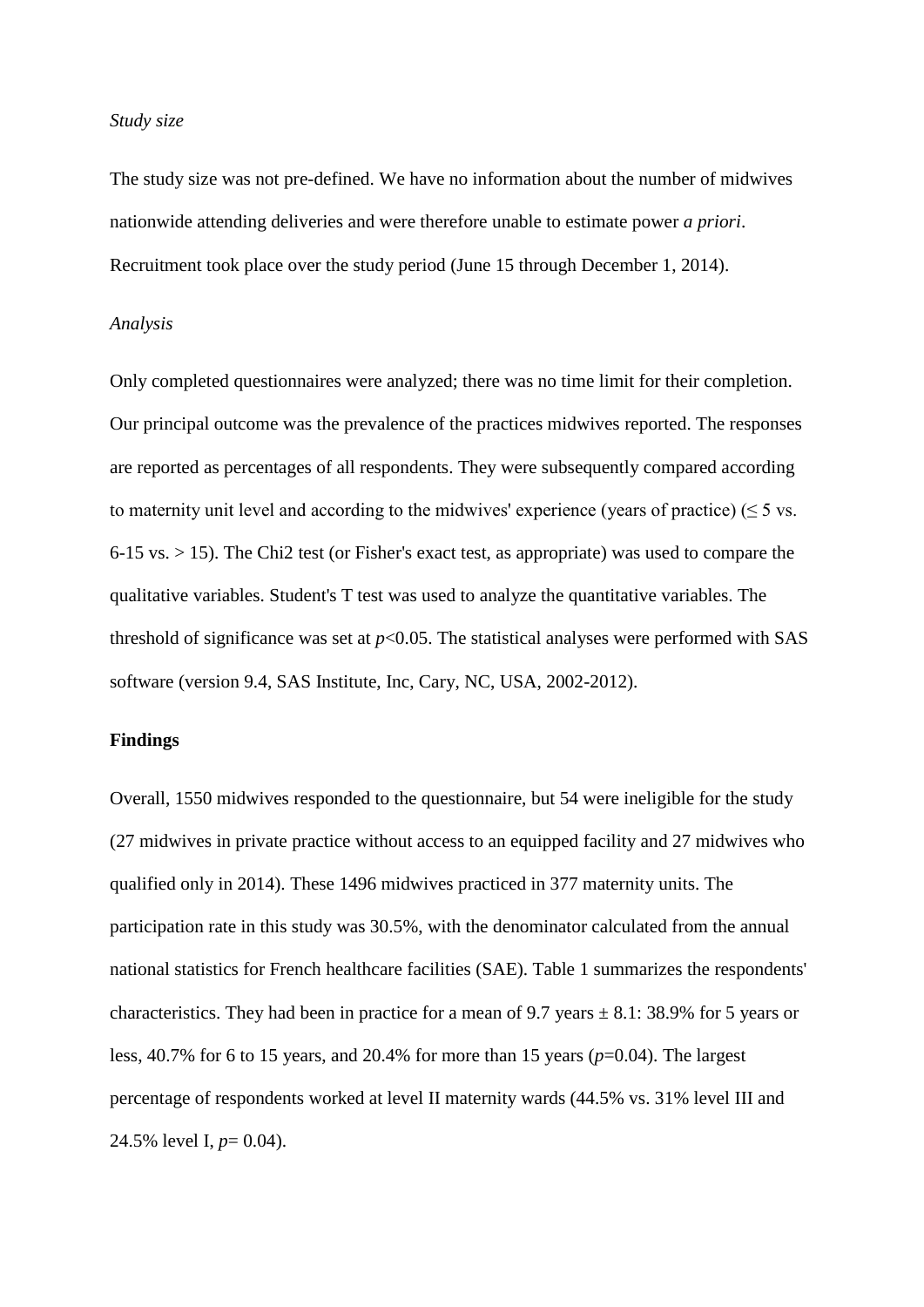#### **First stage of labor**

### *First stage of labor without epidural analgesia*

The midwives reported that they most often proposed that women use a birthing ball (98.1%), walk around (97.4%), or shower (76.2%) during this stage (Table 2). These suggestions differed according to the level of their maternity ward. Midwives from level II (75.7%) and level III (73.5%) facilities reported offering epidural analgesia more often than by those at level I units (57.7%) (*p*<0.0001). Midwives in level I units proposed walking (99.7%) more frequently than those in level II (96.7%) or level III (96.6%) units ( $p=0.006$ ) (Table 2). Looking at the practices that differed by years of practice, we see that nearly half (49.1%) the midwives with 5 years or less of clinical experience offered women nitrous oxide, but not quite a third of those (29.8%) with more than 15 years of experience (*p*<0.0001) (Table 2).

Most midwives proposed a vertical sitting position (97.9%) or a lateral position (91.8%) (Table 3). Asked to choose their preferred position, the largest number chose sitting (41.1%). Standing positions were proposed most often by midwives at level I units  $(p= 0.0005)$  (Table 3). Suggested positions did not differ according to midwives' experience.

#### *First stage of labor with epidural analgesia*

The midwives mainly proposed varying different horizontal positions (91.6%) (Table 2). Supported standing was recommended more often by midwives in level I facilities than those elsewhere  $(p= 0.001)$  (Table 2). The only suggested practice that differed according to midwives' experience was walking preferred most by midwives with > 15 years of experience. Midwives recommended nearly all of the lateral (98.9%) and sitting positions (90.3%) (Table 3) and reported they preferred the lateral position (68.1%). Recommended positions did not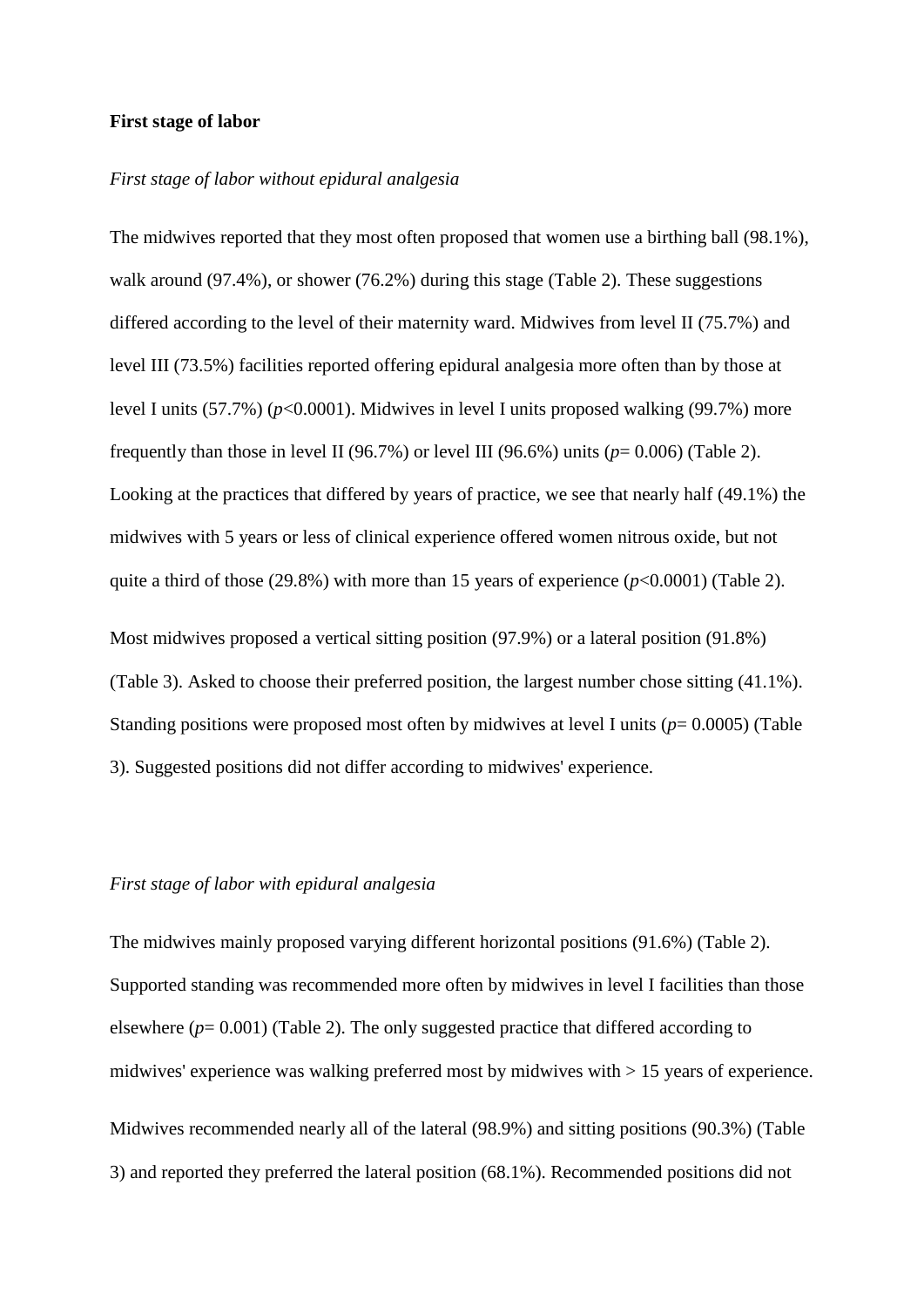differ according to maternity unit level, except for the standing position, most frequent among midwives working in level 1 units (Table 3). Midwives with  $\leq$  5 years of practice suggested kneeling (72.3%) and sitting (92.8%) positions more often than the other midwives (Table 3).

Globally, during the first stage of labor, 85.8% of the midwives felt comfortable with all the positions, with those in level I facilities at ease most often (90.4% vs. 84.8% in level II, and level 83.6% in level III,  $p=0.01$ ), as well as those with 6 to 15 years of experience (90.0% vs. ≤ 5 years 81.1%, >15 years 86.6%, *p*<0.0001).

#### **Passive second stage of labor**

#### *Passive second stage of labor without epidural analgesia*

During this phase, midwives mainly proposed various horizontal positions (83.9%) or using a birthing ball (70.1%) (Table 4). All the practices during this phase differed according to maternity unit level, with midwives in level III facilities recommending epidural analgesia most often (*p*=0.001) (Table 4). Inversely, midwives in level I units recommended immersion in water more often than those working in other levels (*p*<0.0001) (Table 4). Practices also differed according to experience: midwives  $\leq$  5 years of practice suggested nitrous oxide most often (*p*<0.0001).

A lateral position was suggested most often, by 94.3% of midwives, followed by the kneeling vertical position (70.5%) (Table 5). The midwives reported that they preferred the lateral position (45.2%). Midwives in level I facilities proposed kneeling more often than the others (*p*= 0.004) (Table 5). The midwives with 6 to 15 years of experience suggested the hand-andknees ("all fours") position more often than the others  $(p=0.02)$  (Table 5).

#### *Passive phase of second stage of labor with epidural analgesia*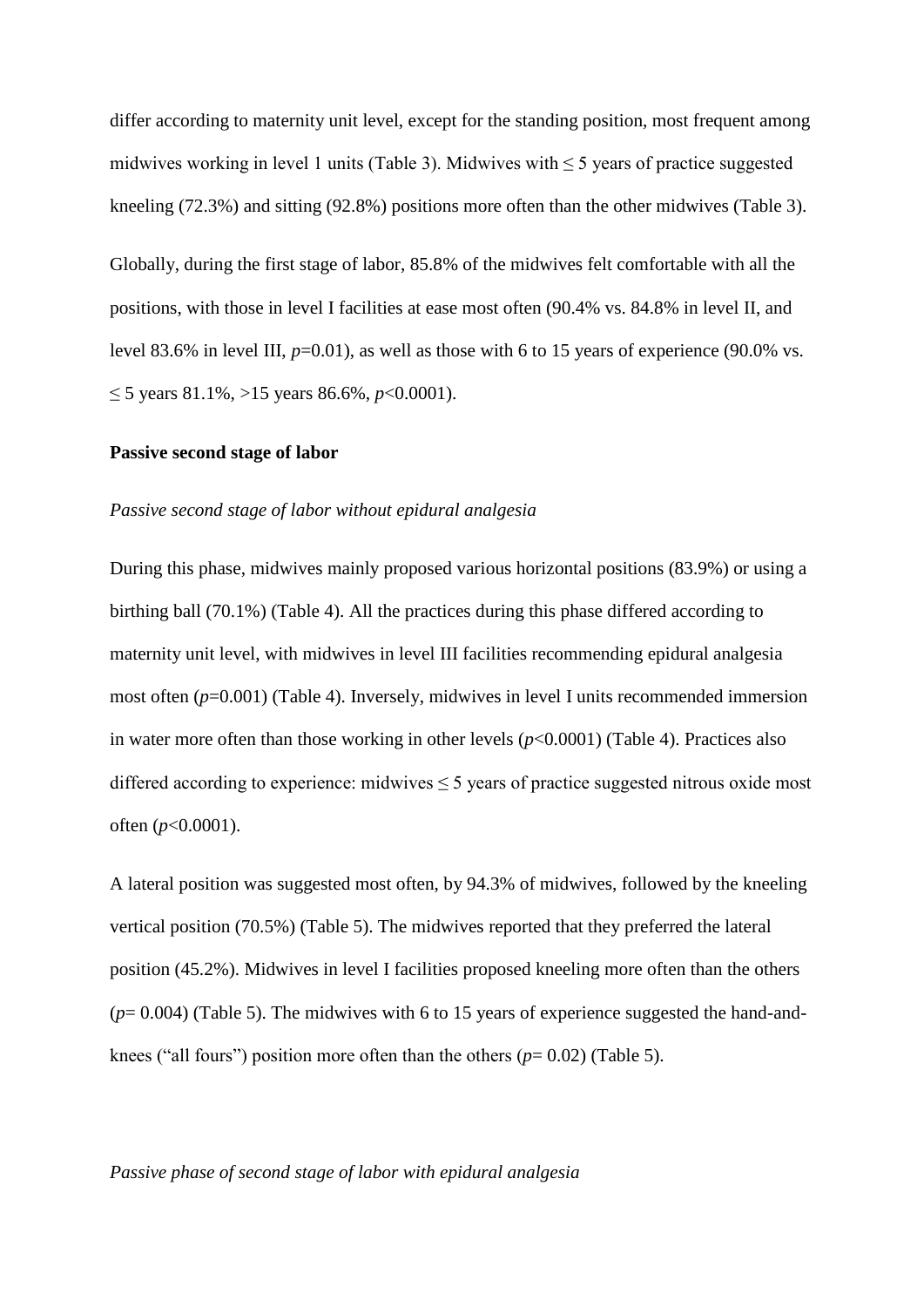Nearly all the midwives proposed changing between different horizontal positions (95.5%) and more than a third use of the birthing ball (38.5%) (Table 4). Midwives in level I units suggested the use of supported positions more often than those in more highly equipped facilities ( $p = 0.03$ ) (Table 4). The birthing ball was proposed by the younger midwives (in practice  $\leq$  5 years) more often than by more experienced midwives ( $p$ <0.0001) (Table 4).

The midwives recommended many different positions, but the lateral position was their most common suggestion (97.3%) (Table 5), and their preferred position (54.3%). During this phase, suggestions did not differ according to maternity unit level, except that level II midwives proposed a lateral position more often than the others  $(p=0.02)$ . Practices concerning positions (kneeling, sitting, and supine), however, differed according to the midwives' experience (Table 5).

Globally, during the passive second stage of labor, 79.9% of the midwives felt comfortable with all positions; those in level I facilities (86.1% vs. 78.4% in level II and level 77.2% in level III,  $p=0.02$ ) were most often at ease, as were those with 6 to 15 years of experience (85.4% vs. ≤5 years 73.9%, >15 years 80.3%, *p*<0.0001).

# **Discussion**

### *Key results*

During the first stage of labor, midwives reported suggesting that women without epidural analgesia use a birthing ball (98.1%) and walk around (97.4%). For women with epidural analgesia, most suggested motion in horizontal positions. Epidural analgesia was proposed more often by midwives from level II (75.7%) and level III (73.5%) maternity wards than by those at level 1 units (57.7%) (*p*<0.0001). The midwives preferred a lateral position during the first stage for women with epidural analgesia and during the second stage for all women.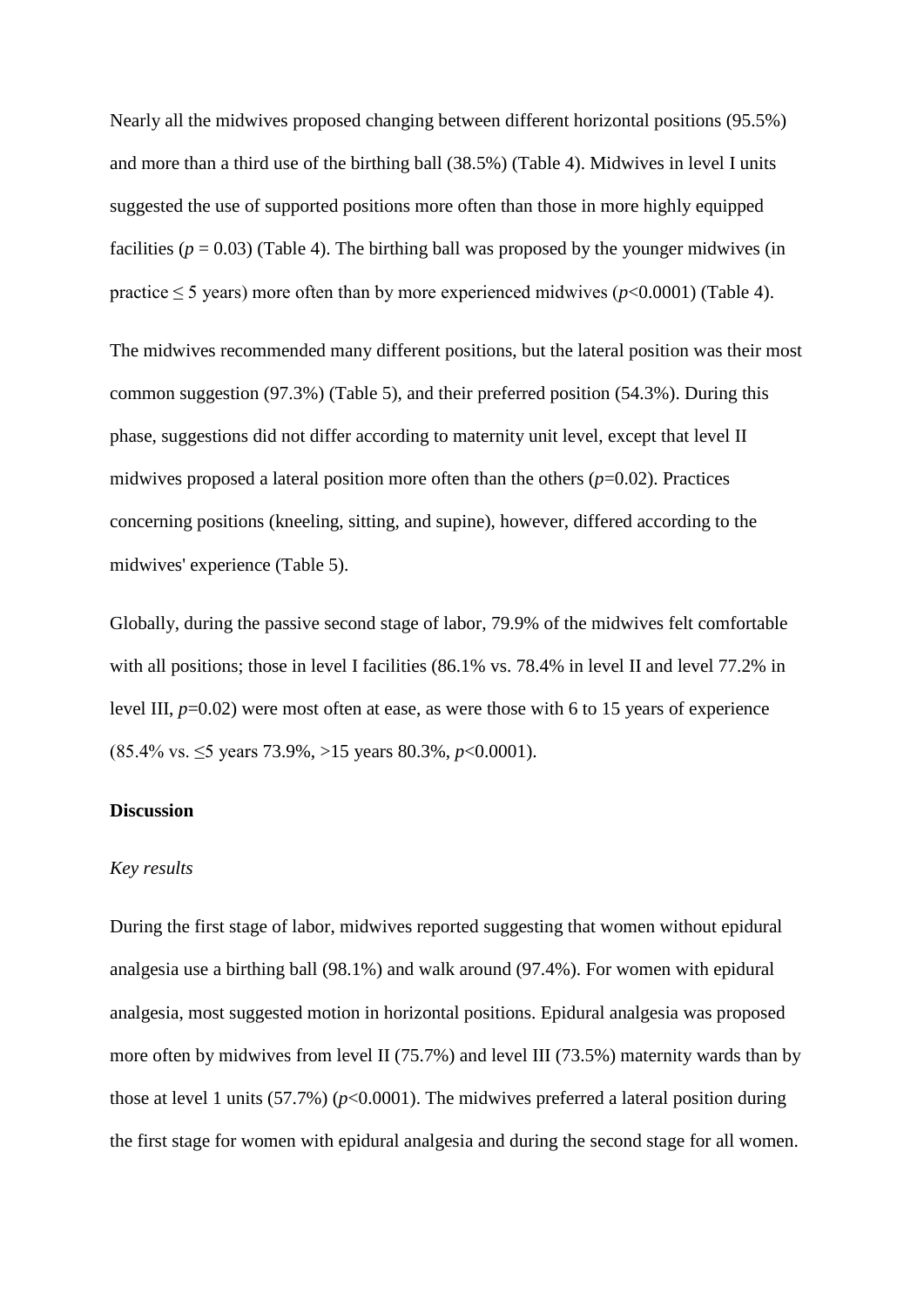#### *Strengths and limitations*

Our low participation rate (30.5%) (Eysenbach, 2004) is nonetheless an underestimate because the exact number of midwives participating in deliveries in each maternity ward in France is unavailable. We used the national database of healthcare facility statistics (SAE), which reports the number of midwives practicing in maternity units, regardless of the actual work they perform. Some midwives, however, no longer work in the delivery room (e.g., they may do prenatal and postnatal care, or administration), which artificially diminishes our participation rate. Moreover, it is known that participation rates are lower with online internet surveys than with paper surveys (Yetter and Capaccioli 2010). Our participation rate is nonetheless good for a survey of practices among the general population of midwives, since response rates in other general population-based studies have been less than 15% (Arrish et al., 2016; George et al., 2016; RCM, 2010). Some authors have obtained better response rates by limiting their study to a population sample (random drawing of some midwives who are members of an association or professional society) (Jones et al., 2011; Bick et al., 2012). We could not define a target sample to determine a representative sample of the population of French midwives involved in the delivery of babies because there is no national register of all French midwives that includes their professional characteristics. Moreover, French midwives are not required to join the French National College of Midwives (CNSF). Another weakness of our study is its reliance on midwives' self-report: professionals do not always do what they say they do!

In 2013, France had 519 maternity units (DRESS); accordingly, respondents reported practices in 72.7% of French public and private maternity units. Our population nonetheless appears younger than the national mean of midwives in 2014 (33.4 years vs. 40.2 years, DRESS) and worked more often predominantly in hospitals (92.9% vs. 68.8% in France 2014, DRESS). These results are consistent with the target population since the midwives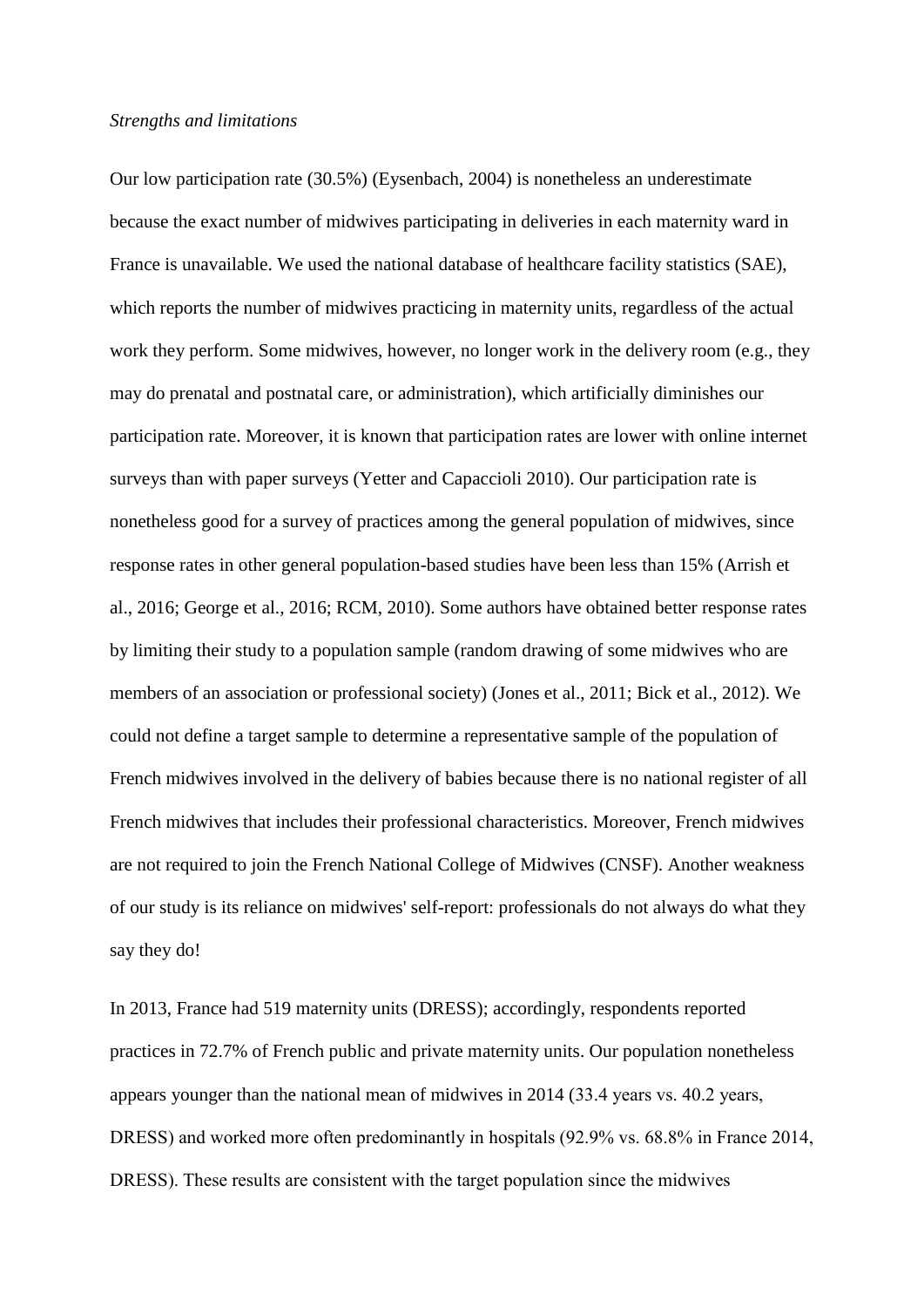participating in deliveries in France work mainly in hospitals and are younger than 40 years (Charrier, 2011). These distributions differ somewhat according to maternity unit level, status (private or public), and volume of delivery, but the differences correspond to the distribution of status and volume of French maternity units (Blondel and Kermarrec, 2011). In recent decades in France, small hospitals have been closing, and deliveries have become concentrated in large public maternity units.

#### *Interpretation*

Globally, the practices of French midwives were probably influenced by the fact that most deliveries occur in hospital settings and are accordingly over-medicalized. They thus offered epidural analgesia more often than alternatives, such as water immersion in a large tub or a shower during the first and second stages. Non-hospital births are quite rare in France, accounting for 0.9% of deliveries in 2013 (INSEE, 2014). Until 2015, maternity units in clinics and hospitals were the facilities most often available for deliveries in France because no other places of birth were clearly described in the French care pathway. Increasingly, midwives in private practice outside hospitals are working in partnership with a hospital maternity ward to provide their clients with complete care throughout pregnancy and continuous support during delivery (Nohuz et al., 2015). Our survey included 107 midwives with private or mixed practices. In 2016, the French government authorized the experimental opening of 9 birth centers (freestanding midwifery units) (CNOSF, 2015). These facilities, more widely developed in other countries, such as the United Kingdom, should help to reduce obstetric interventions for women with low-risk pregnancies, including use of epidural analgesia (Hollowell et al., 2015).

France has one of the highest rates of epidural analgesia for women with vaginal deliveries: 77% of women use it, and only 52% of those who want to give birth without it succeed in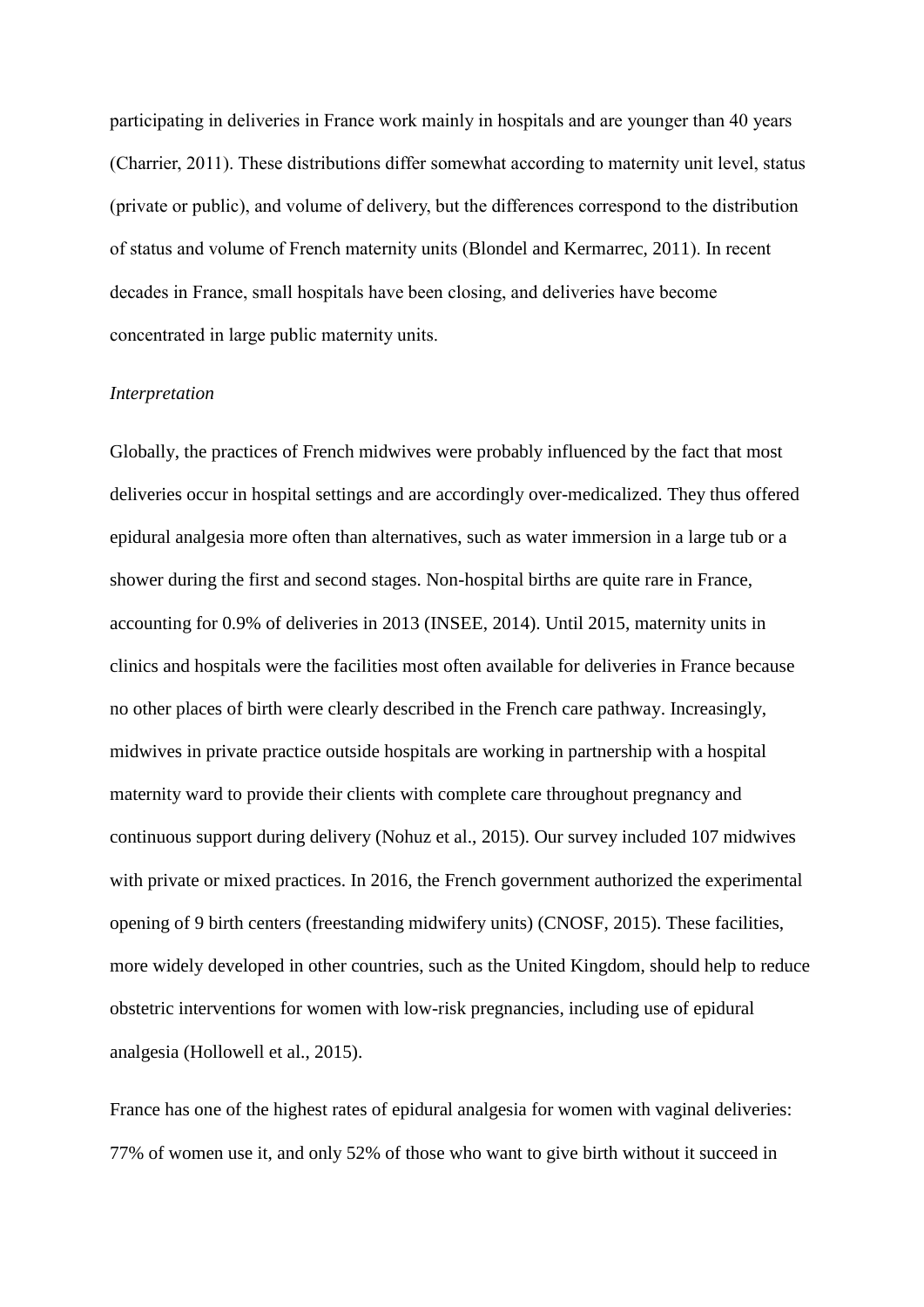doing so (Kpéa et al., 2015). Moreover, only 8% of French maternity units offer "walking" epidurals, and without them, only a limited choice of positions is available for women who want strong pain relief (Blondel and Kermarrec, 2011).

During the first and second stages of labor, French midwives are more likely to offer horizontal positions, to the detriment of the upright positions described by Atwood (1976); the only exception is a seated position during the first stage only, and only for women without an epidural. Midwives most often propose the lateral position during the first stage with epidural analgesia and during the passive phase of the second stage, both with and without epidural analgesia.

Midwives in level I or II units proposed more practices and positions for women without epidural analgesia than did midwives in level III maternity wards. These results are consistent with those of 3 studies (Freeman et al., 2006; Priddis et al., 2012; Davis and Homer, 2016) that found maternal position to be influenced by other factors, including delivery room equipment, the midwife's practices and experience, and place of work. Their experience also appears to affect their practices, since those in practice for the fewest years offered the most alternatives to an epidural analgesic as well as a wider range of positions.

There are numerous international guidelines about normal delivery published, among others, by the learned societies of English and US midwives, and by the World Health Organization (WHO). No French guidelines for midwifery care during normal delivery currently exist, however, except for the recently issued recommendations concerning oxytocin augmentation (Dupont et al., 2017). In France, pregnant women are offered a free childbirth and parenting preparation course, in 7 sessions; delivery is one of the topics discussed. Midwives and other professionals can then explain different practices and positions for delivery and help women to choose appropriate positions for labor, according to de Jonge et al. (2008).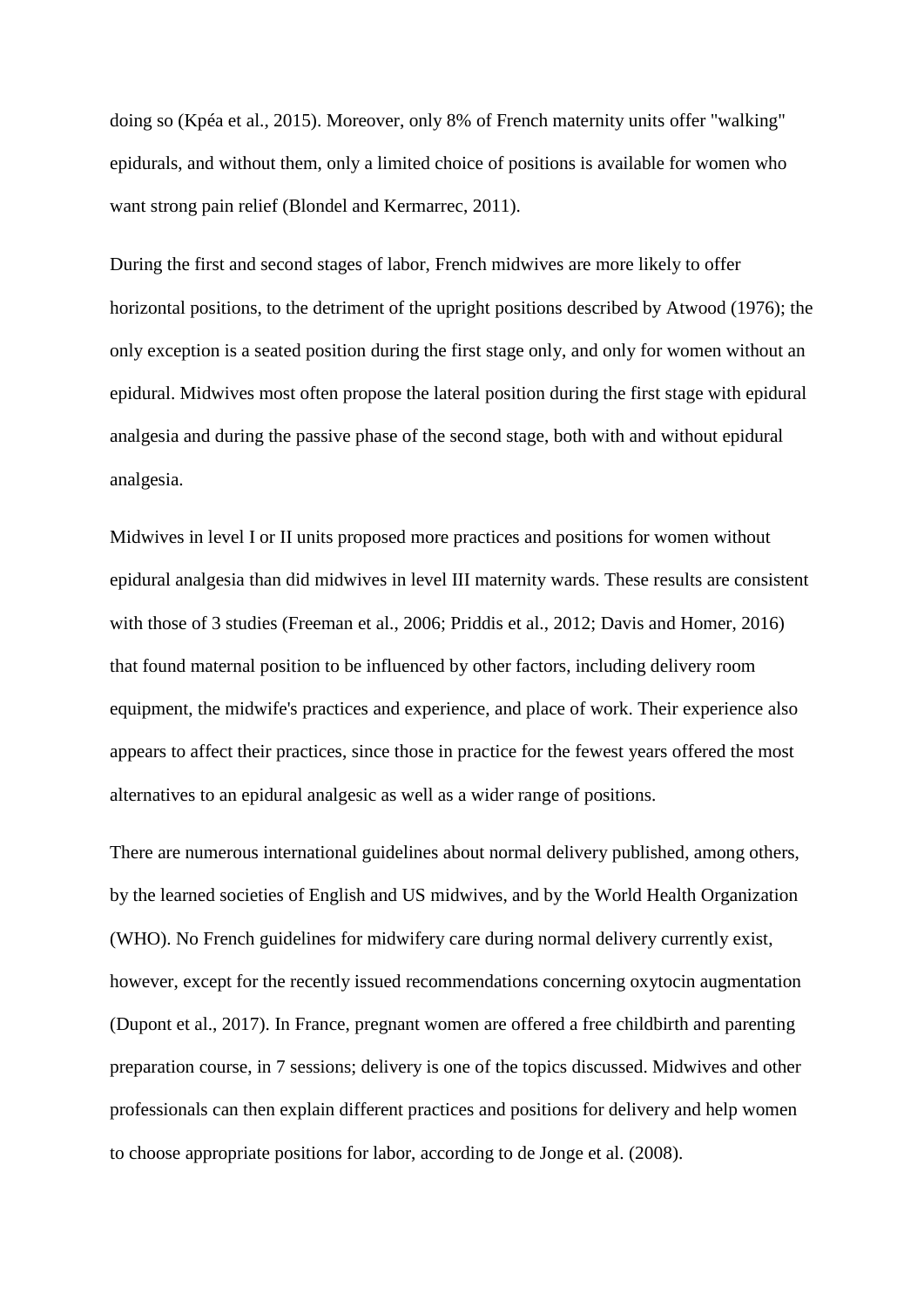In our study, the midwives most often proposed horizontal positions, while a UK survey of midwives found vertical positions used in 63% of births (RCM, 2010). The study by Freeman et al. (2006), however, reports practices similar to those of French midwives. The New Zealand midwives in that study reported, in chronological order through labor, that their patients walked first, then moved to a lateral position, followed by hands and knees, and finished by giving birth in a semi-reclined position. Nonetheless, the first choice for analgesic treatment in the study by Freeman et al. (2006) was nitrous oxide (55%), and then epidural analgesia (29%), while more midwives in our population recommended epidural (70.6%) than nitrous oxide (43.5%). Our results mirror those of a survey of French healthcare-system users, conducted by CIANE (Collectif Inter associatif Autour de la Naissance), a French group representing women having babies (i.e., using obstetrics and midwifery services). Among 5460 French women who gave birth in 2012, 14% to 75% reported that they had not been able to use the positions they wanted during their delivery (CIANE, 2012). They thus concluded that "granting true freedom of movement and position to women appears to be a measure likely to improve the conditions of their delivery quite substantially." Nonetheless, a clear selection bias limits the results of their study.

In conclusion, the practices of French midwives include widespread recourse to epidural analgesia, the analgesic technique they suggest first. Nonetheless, they also use alternatives quite widely (e.g., immersion in water, shower, and nitrous oxide). French midwives propose multiple positions to parturients, but these suggestions vary according to the midwife's workplace and her experience. French practices do not appear to be totally identical to those of midwives in other countries, and an international survey on the subject would be interesting.

It would be useful to describe other practices of French midwives related to delivery, but also to identify in the French sentinel network databank AUDIPOG (this association involves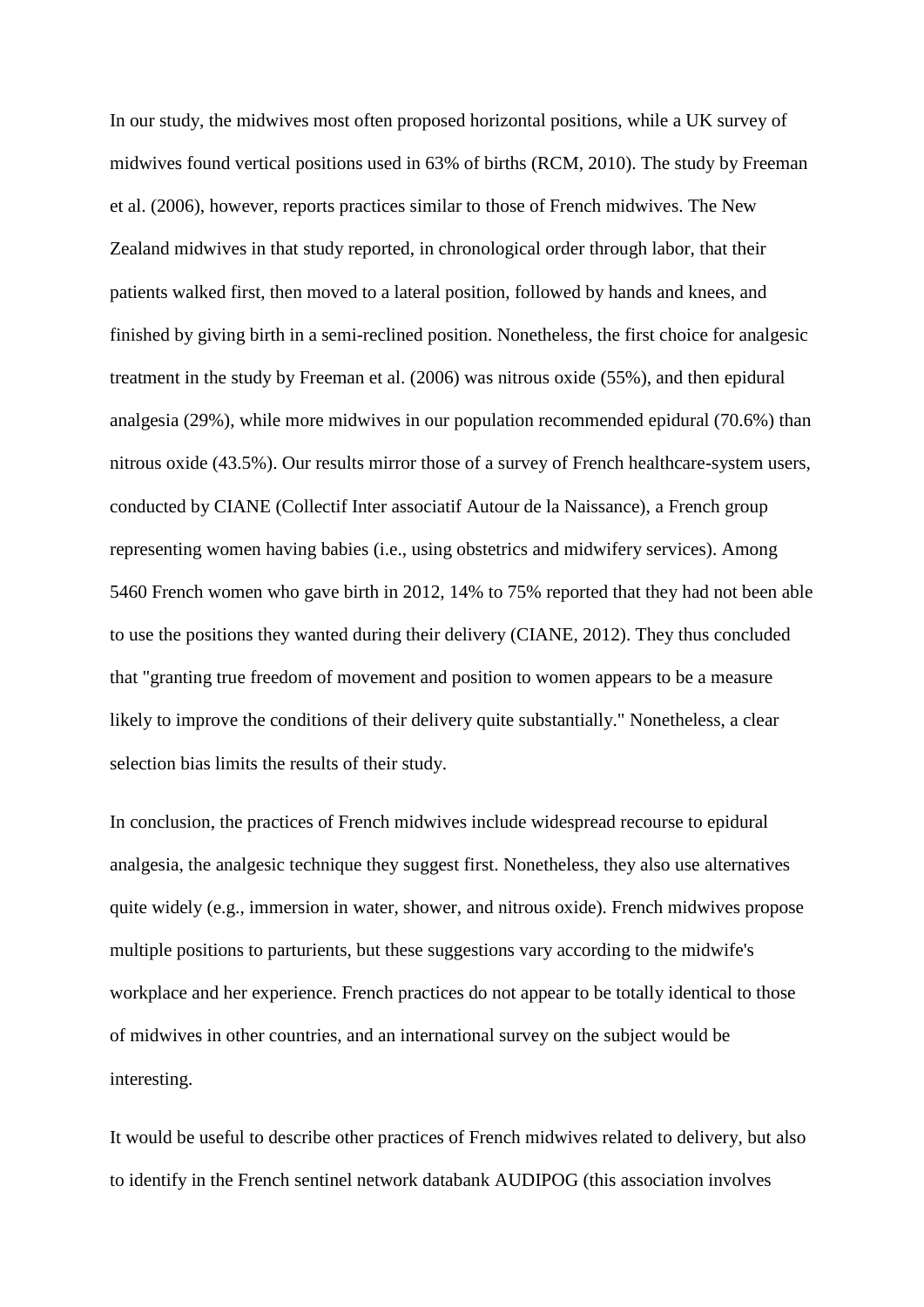public and private maternity units from every region in France that have volunteered to contribute individual data on mothers and infants, http://www.audipog.net) or through intermittent French surveys the real positions used during delivery, which would make it possible to identify the gap between what professionals say they do and what they actually do. The results of this study may also make it possible to improve the initial and continuing education of French midwives.

**Funding:** This work was supported by the Fondation de France [Midwifery Grant Mustela, 2013]; French Ministry of Health [PHRC-2005-05.09].

# **References**

Anim-Somuah, M., Smyth, R.M., Jones, L., 2011. Epidural versus non-epidural or no analgesia in labour, in: Cochrane Database of Systematic Reviews. John Wiley & Sons, Ltd. doi:10.1002/14651858.CD000331.pub3

Arrish, J., Yeatman, H., Williamson, M., 2016. Australian midwives and provision of nutrition education during pregnancy: A cross sectional survey of nutrition knowledge, attitudes, and confidence. Women and Birth. doi:10.1016/j.wombi.2016.03.001

Atwood, R.J., 1976. Parturitional posture and related birth behavior. Acta Obstetricia et Gynecologica Scandinavica.

Bick, D.E., Ismail, K.M., Macdonald, S., Thomas, P., Tohill, S., Kettle, C., 2012. How good are we at implementing evidence to support the management of birth related perineal trauma? A UK wide survey of midwifery practice. BMC Pregnancy and Childbirth. doi:10.1186/1471- 2393-12-57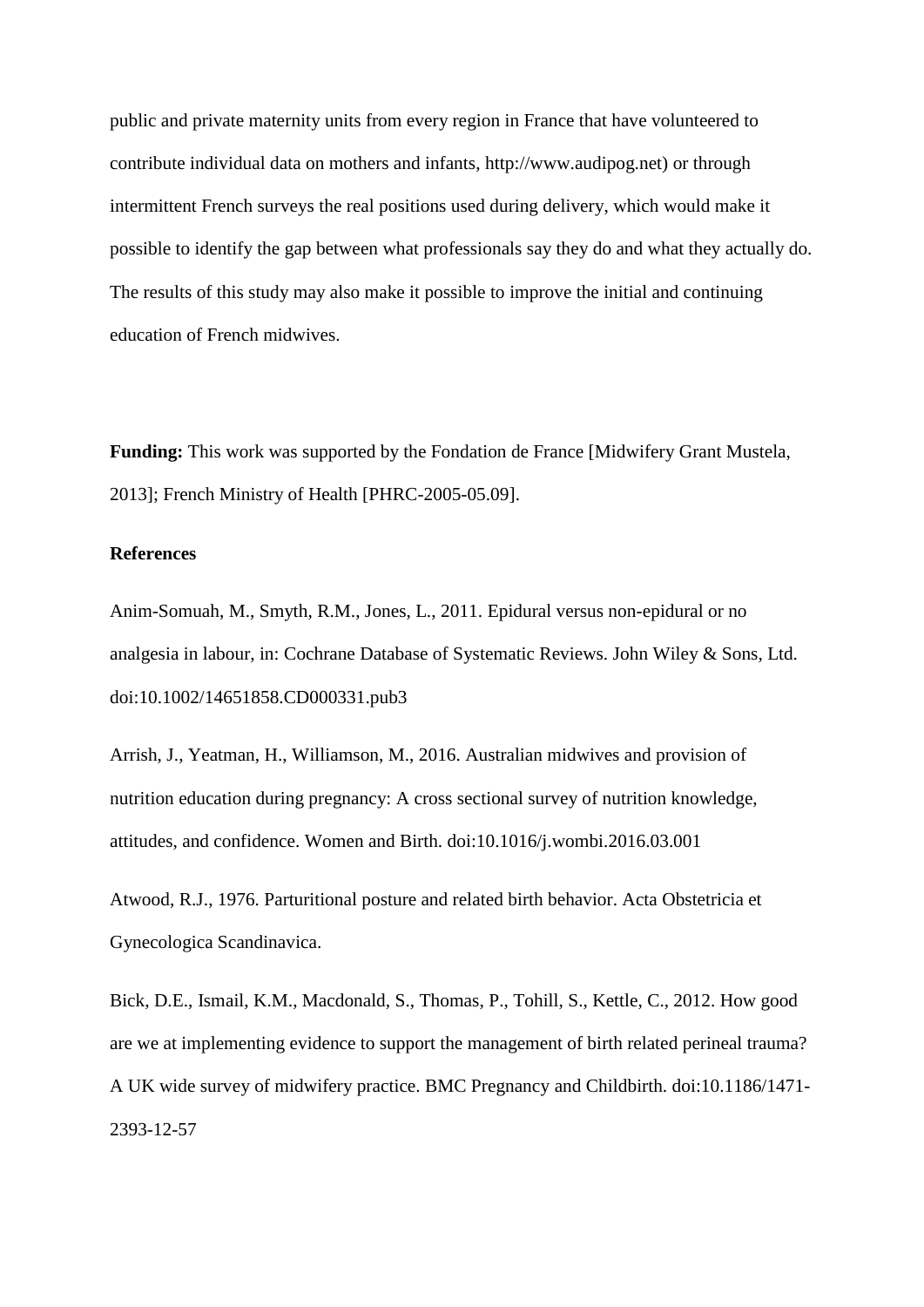Cluett, E.R., Burns, E., 2009. Immersion in water in labour and birth, in: Cochrane Database of Systematic Reviews. John Wiley & Sons, Ltd. doi:10.1002/14651858.CD000111.pub3

Davis, D.L., Homer, C.S.E., 2016. Birthplace as the midwife's work place: How does place of birth impact on midwives? Women and Birth 29, 407–415. doi:10.1016/j.wombi.2016.02.004

De Jonge, A., Teunissen, D.A.M., Van Diem, M.T., Scheepers, P.L.H., Lagro-Janssen, A.L.M., 2008. Women's positions during the second stage of labour: views of primary care midwives. Journal of Advanced Nursing. doi:10.1111/j.1365-2648.2008.04703.x

Desbriere, R., Blanc, J., Le Dû, R., Renner, J.-P., Carcopino, X., Loundou, A., d'Ercole, C., 2013. Is maternal posturing during labor efficient in preventing persistent occiput posterior position? A randomized controlled trial. American Journal of Obstetrics and Gynecology. doi:10.1016/j.ajog.2012.10.882

Dupont, C., Carayol, M., Le Ray, C., Deneux-Tharaux, C., Riethmuller, D., 2017. Oxytocin administration during spontaneous labor: Guidelines for clinical practice. Guidelines short text. Journal of Gynecology Obstetrics and Human Reproduction.

doi:10.1016/j.jogoh.2017.04.010

Eysenbach, G., 2004. Improving the Quality of Web Surveys: The Checklist for Reporting Results of Internet E-Surveys (CHERRIES). Journal of Medical Internet Research. doi:10.2196/jmir.6.3.e34

Fitzpatrick, M., McQuillan, K., O'Herlihy, C., 2001. Influence of persistent occiput posterior position on delivery outcome. Obstetrics & Gynecology.

Freeman, L.M., Adair, V., Timperley, H., West, S.H., 2006. The influence of the birthplace and models of care on midwifery practice for the management of women in labour. Women and Birth. doi:10.1016/j.wombi.2006.10.001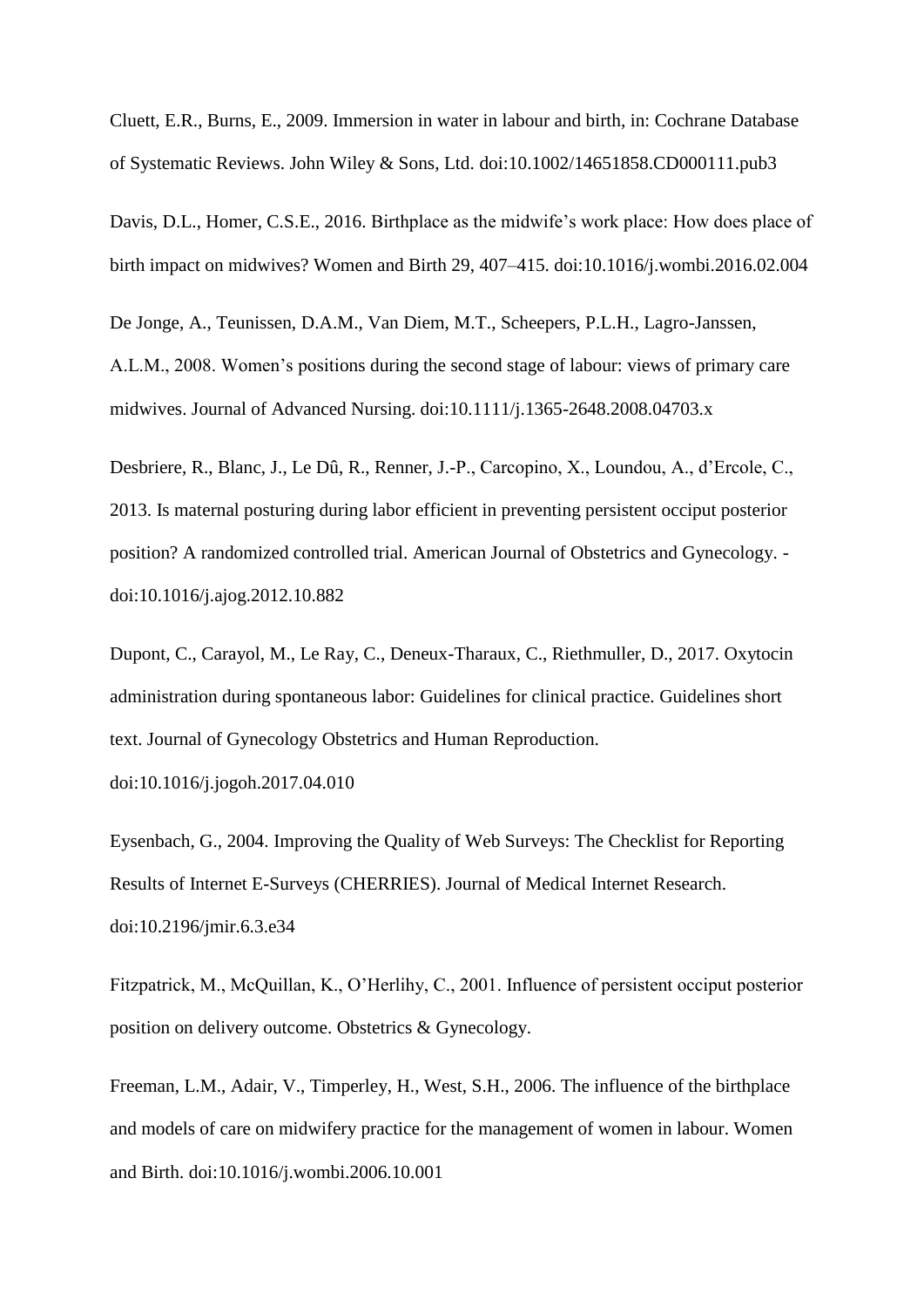George, A., Dahlen, H.G., Blinkhorn, A., Ajwani, S., Bhole, S., Ellis, S., Yeo, A., Elcombe, E., Sadozai, A., Johnson, M., 2016. Measuring oral health during pregnancy: sensitivity and specificity of a maternal oral screening (MOS) tool. BMC Pregnancy and Childbirth. doi:10.1186/s12884-016-1140-4

Guittier, M., Othenin-Girard, V., de Gasquet, B., Irion, O., Boulvain, M., 2016. Maternal positioning to correct occiput posterior fetal position during the first stage of labour: a randomised controlled trial. BJOG: An International Journal of Obstetrics & Gynaecology. doi:10.1111/1471-0528.13855

Gupta, J.K., Nikodem, C., 2000. Maternal posture in labour. European. European Journal of Obstetrics & Gynecology and Reproductive Biology.

Gupta, J.K., Hofmeyr, G.J., Shehmar, M., 2012. Position in the second stage of labour for women without epidural anaesthesia, in: The Cochrane Collaboration (Ed.), Cochrane Database of Systematic Reviews. John Wiley & Sons, Ltd, Chichester, UK. doi:10.1002/14651858.CD002006.pub3

Hollowell, J., Rowe, R., Townend, J., Knight, M., Li, Y., Linsell, L., Redshaw, M., Brocklehurst, P., Macfarlane, A., Marlow, N., McCourt, C., Newburn, M., Sandall, J., Silverton, L., 2015. The Birthplace in England national prospective cohort study: further analyses to enhance policy and service delivery decision-making for planned place of birth. Health Services and Delivery Research. doi:10.3310/hsdr03360

Jones, C.J., Creedy, D.K., Gamble, J.A., 2011. Australian Midwives' Knowledge of Antenatal and Postpartum Depression: A National Survey. Journal of Midwifery & Women's Health. doi:10.1111/j.1542-2011.2011.00039.x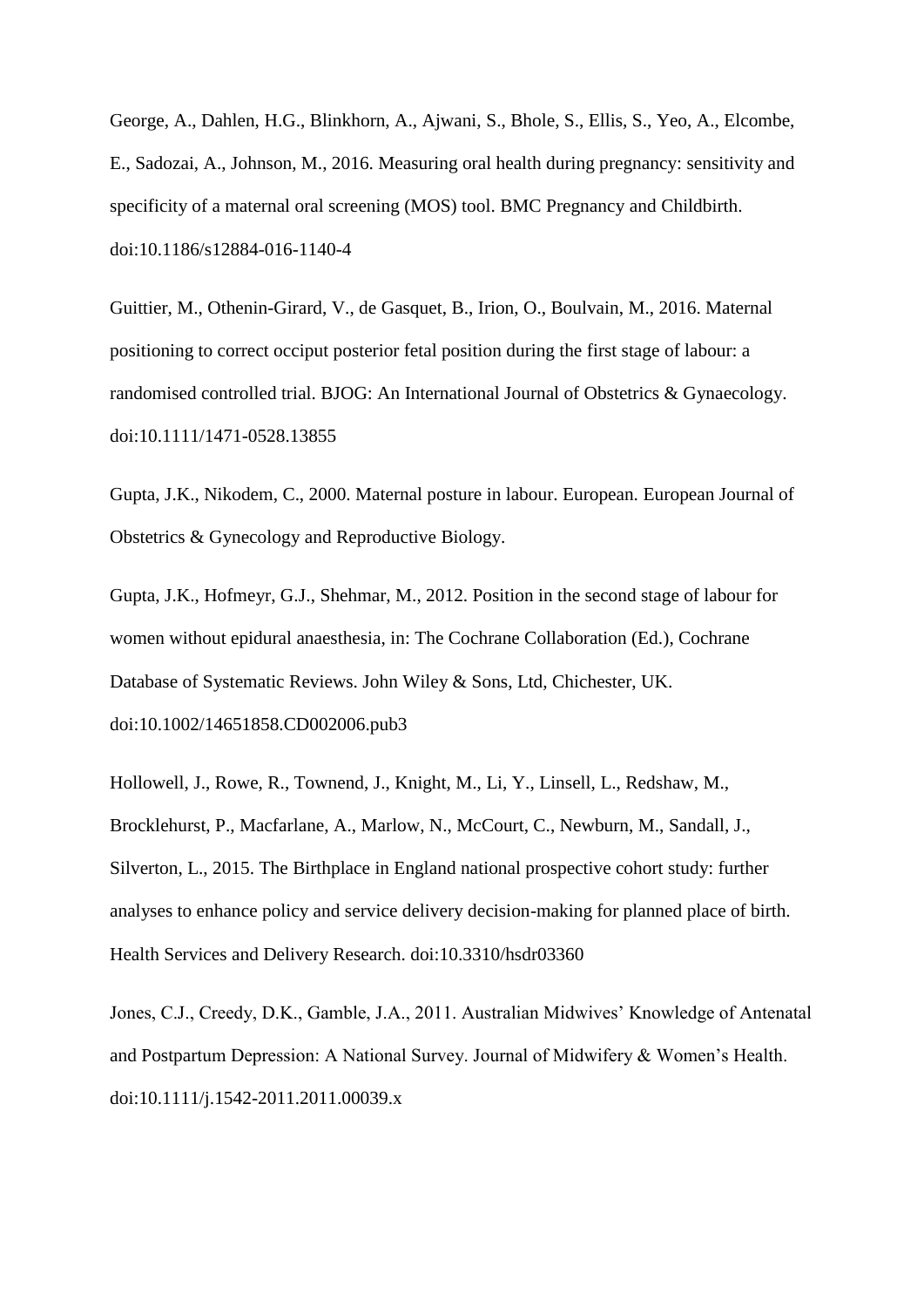Jones, L., Othman, M., Dowswell, T., Alfirevic, Z., Gates, S., Newburn, M., Jordan, S., Lavender, T., Neilson, J.P., 2012. Pain management for women in labour: an overview of systematic reviews, in: Cochrane Database of Systematic Reviews. John Wiley & Sons, Ltd. doi:10.1002/14651858.CD009234.pub2

Kemp, E., Kingswood, C.J., Kibuka, M., Thornton, J.G., 2013. Position in the second stage of labour for women with epidural anaesthesia, in: The Cochrane Collaboration (Ed.), Cochrane Database of Systematic Reviews. John Wiley & Sons, Ltd, Chichester, UK. doi:10.1002/14651858.CD008070.pub2

Kpéa, L., Bonnet, M.-P., Le Ray, C., Prunet, C., Ducloy-Bouthors, A.-S., Blondel, B., 2015. Initial Preference for Labor Without Neuraxial Analgesia and Actual Use: Results from a National Survey in France. Anesthesia & Analgesia. doi:10.1213/ANE.0000000000000832

Lawrence, A., Lewis, L., Hofmeyr, G.J., Styles, C., 2013. Maternal positions and mobility during first stage labour, in: The Cochrane Collaboration (Ed.), Cochrane Database of Systematic Reviews. John Wiley & Sons, Ltd, Chichester, UK.

doi:10.1002/14651858.CD003934.pub3

Le Ray, C., Lepleux, F., De La Calle, A., Guerin, J., Sellam, N., Dreyfus, M., Chantry, A., 2016. Lateral Asymmetric Decubitus position for the rotation of occipito-posterior positions: multicenter randomized controlled trial EVADELA. American Journal of Obstetrics and Gynecology. doi:10.1016/j.ajog.2016.05.033

Lieberman, E., Davidson, K., Lee-Parritz, A., Shearer, E., 2005. Changes in Fetal Position During Labor and Their Association With Epidural Analgesia: Obstetrics & Gynecology. doi:10.1097/01.AOG.0000158861.43593.49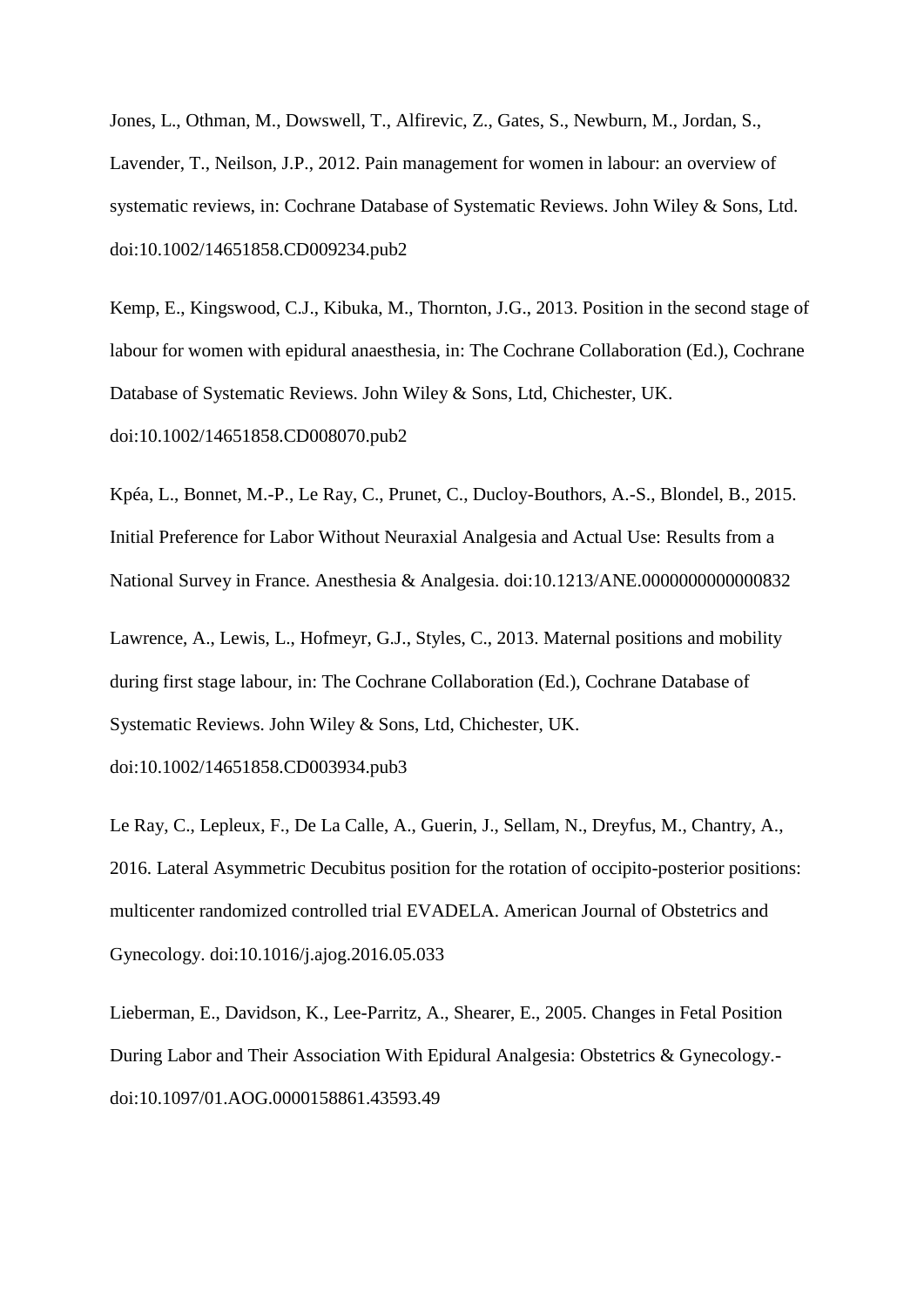Nohuz, E., Tarraga, E., Albaut, M., De Simone, L., Gerbaud, L., 2015. « Accouchement sur un plateau » : l'épopée d'une maternité dans l'octroi de son plateau technique aux sagesfemmes libérales. Gynécologie Obstétrique & Fertilité. doi:10.1016/j.gyobfe.2015.03.018

Priddis, H., Dahlen, H., Schmied, V., 2012. What are the facilitators, inhibitors, and implications of birth positioning? A review of the literature. Women and Birth. doi:10.1016/j.wombi.2011.05.001

Royal College of Midwives (RCM), 2010 .The Royal College of Midwives' Survey of positions used in labour and birth. London : RCM.

Yetter, G., Capaccioli, K., 2010. Differences in responses to Web and paper surveys among school professionals. Behavior Research Methods. doi:10.3758/BRM.42.1.266

# **Web references**

Association des Utilisateurs de Dossiers Informatisés en Pédiatrie, Obstétrique et Gynécologie (Audipog), http://www.audipog.net/interro-choix.php?langue=en

Bellamy V., Beaumel C., 2016. Bilan démographique 2015 : le nombre de décès au plus haut depuis l'après-guerre. Insee Première. https://www.insee.fr/fr/statistiques/1908103

Blondel B., Kermarrec M., 2011. Les naissances en 2010 et leur évolution depuis 2003. In Enquête nationale périnatale 2010. Institut national de la santé et de la recherche médicale, Ministère du travail de l'emploi et de la Santé, Paris. http://social-

sante.gouv.fr/IMG/pdf/Les\_naissances\_en\_2010\_et\_leur\_evolution\_depuis\_2003.pdf

Charrier P., 2011. Les sages-femmes en France : Rapport de recherche. https://halshs.archives-ouvertes.fr/halshs-00584595/document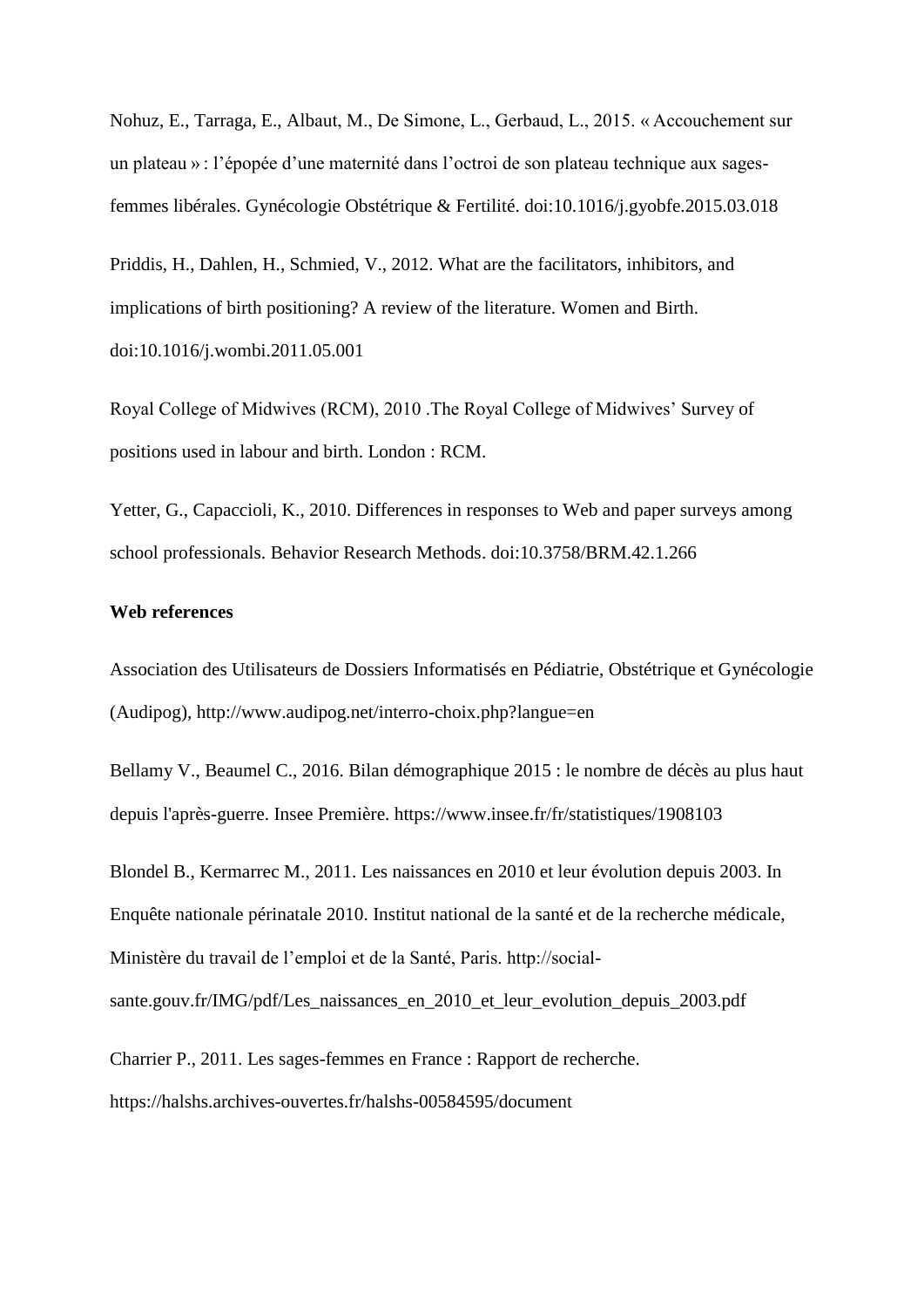Collectif interassociatif autour de la naissance (French group representing women having babies) (CIANE), 2012. Respect des souhaits et vécu de l'accouchement. http://ciane.net/wordpress/wp-content/uploads/2012/09/EtudeSouhaits.pdf

Conseil national de l'ordre des sages-femmes (CNOSF), 2015. Maisons de naissance : neuf structures ouvriront bintôt leurs portes. http://www.ordre-sages-femmes.fr/actualites/maisonsde-naissance-neuf-structures-ouvriront-bientot-leurs-portes/

Direction de la Recherche, des études et de l'évaluation et des statistiques (Bureau of research, studies, evaluation and statistics) (DRESS), http://www.data.drees.sante.gouv.fr/

Institut national de la statistique et des études économiques (National institute of statistics and economic studies) (INSEE), 2014. Les naissances en 2013 - Tableaux France. https://www.insee.fr/fr/statistiques/2046467?sommaire=2106233

Statistique Annuelle des Etablissements de Santé (Annual Health Facility Statistics) (SAE), https://www.sae-diffusion.sante.gouv.fr/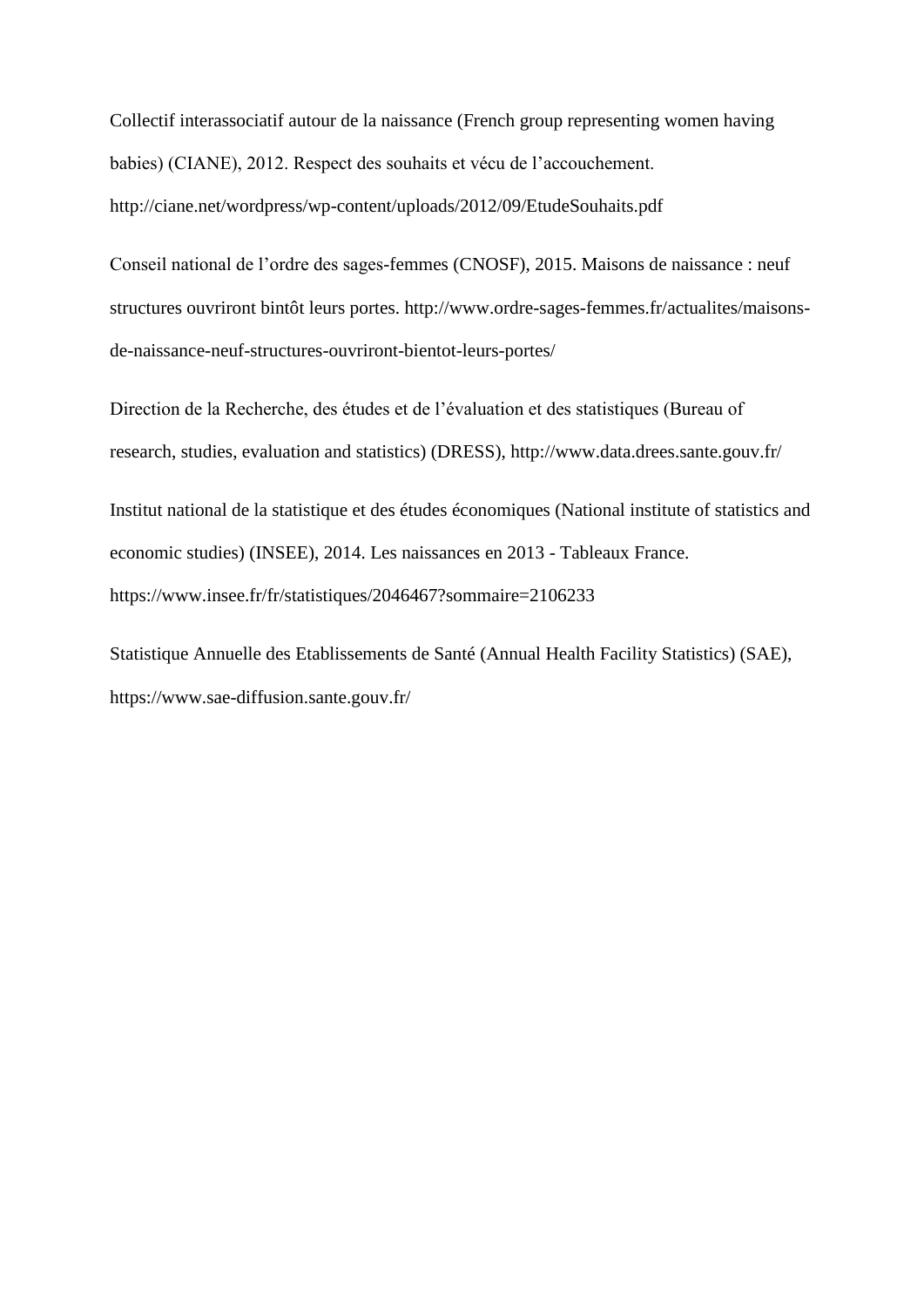| <b>Characteristics</b>  | Global<br>results                                              |                                                                       | <b>Results by maternity unit level</b>                                                       |                                                                                                    |                  | <b>Results by experience</b>                                             |                                                                      |                                                                 |                  |  |  |  |
|-------------------------|----------------------------------------------------------------|-----------------------------------------------------------------------|----------------------------------------------------------------------------------------------|----------------------------------------------------------------------------------------------------|------------------|--------------------------------------------------------------------------|----------------------------------------------------------------------|-----------------------------------------------------------------|------------------|--|--|--|
|                         | <b>Total</b><br>$N = 1496$<br>$\frac{0}{0}$<br>[Mean $\pm$ SD] | Level $I^a$<br>$N = 366$<br>$\frac{0}{0}$<br>[Mean $\pm$<br><b>SD</b> | Level $\mathbf{II}^{\mathbf{a}}$<br>$N = 666$<br>$\frac{0}{0}$<br>[Mean $\pm$<br><b>SD</b> ] | Level $\overline{\text{III}^{\text{a}}}$<br>$N = 464$<br>$\frac{0}{0}$<br>[Mean $\pm$<br><b>SD</b> | $\boldsymbol{p}$ | $\leq$ 5 years<br>$N = 582$<br>$\frac{0}{0}$<br>[Mean $\pm$<br><b>SD</b> | 6-15 years<br>$N = 609$<br>$\frac{0}{0}$<br>[Mean $\pm$<br><b>SD</b> | $>15$ years<br>$N = 305$<br>$\frac{0}{0}$<br>[Mean $\pm$<br>SD] | $\boldsymbol{p}$ |  |  |  |
| Age                     | $[33.4 \pm 7.9]$                                               | $[34.4 \pm 8.5]$                                                      | $[33.3 \pm 8.0]$                                                                             | $[32.7 \pm 7.3]$                                                                                   | 0.009            | $[26.8 \pm 2.1]$                                                         | $[33.1 \pm 3.2]$                                                     | $[46.3 \pm 5.6]$                                                | < 0.0001         |  |  |  |
| Sex (female)            | 95.7                                                           | 95.9                                                                  | 95.4                                                                                         | 95.9                                                                                               | 0.87             | 93.3                                                                     | 96.1                                                                 | 99.3                                                            | < 0.0001         |  |  |  |
| <b>Type of practice</b> |                                                                |                                                                       |                                                                                              |                                                                                                    |                  |                                                                          |                                                                      |                                                                 |                  |  |  |  |
| Hospital                | 92.9                                                           | 22.3                                                                  | 45.1                                                                                         | 32.6                                                                                               | < 0.0001         | 39.3                                                                     | 41.3                                                                 | 19.4                                                            | 0.007            |  |  |  |
| Mixed                   | 5.9                                                            | 52.3                                                                  | 36.4                                                                                         | 11.4                                                                                               |                  | 34.1                                                                     | 35.2                                                                 | 30.7                                                            |                  |  |  |  |
| Private-<br>practice    | 1.3                                                            | 52.6                                                                  | 42.1                                                                                         | 5.3                                                                                                |                  | 31.6                                                                     | 21.1                                                                 | 47.4                                                            |                  |  |  |  |

**Table 1** – Characteristics of responding midwives, globally, by maternity unit levels, and by midwives' experience

**Status of**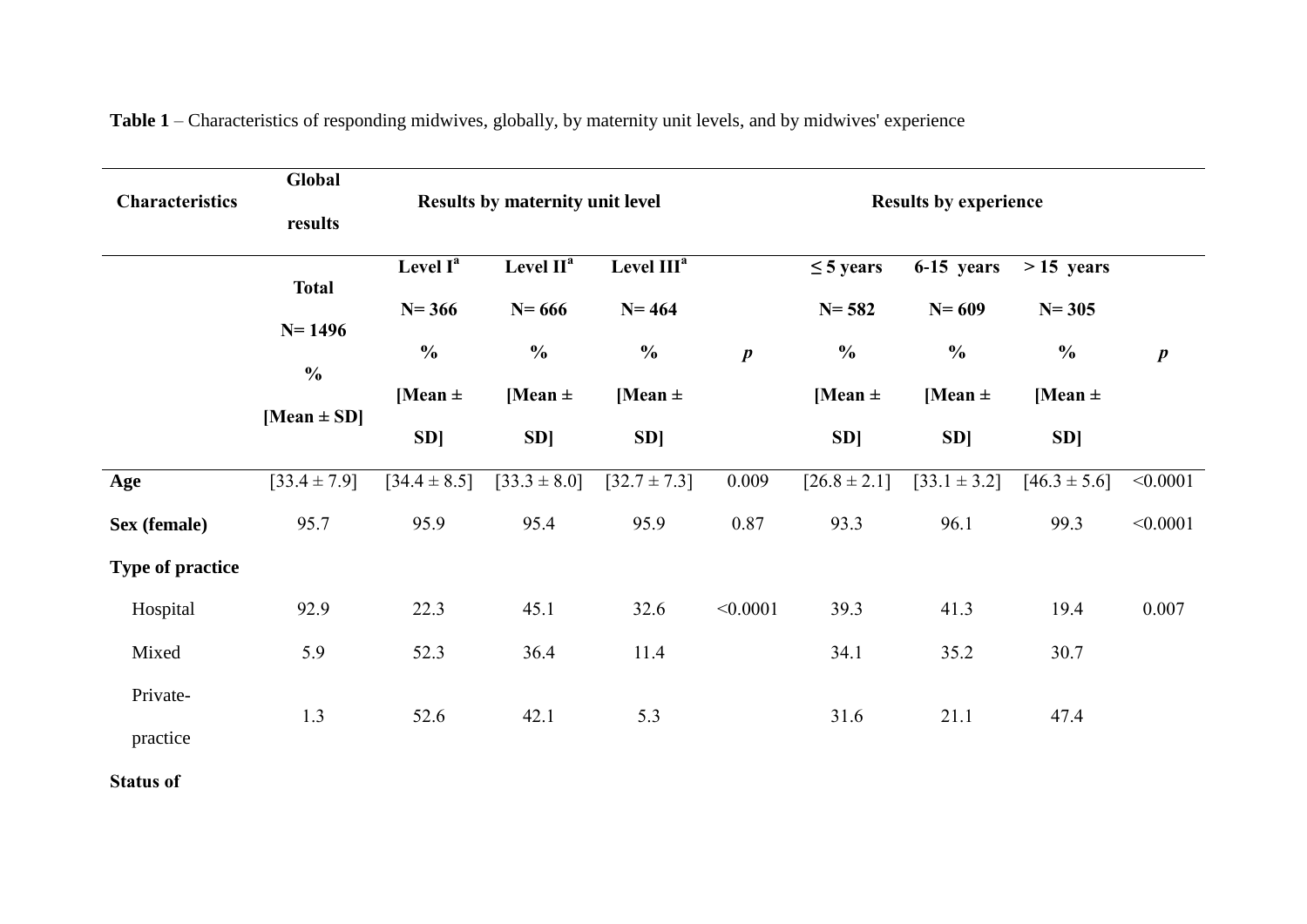| maternity |  |
|-----------|--|
|           |  |

| Public                 | 84.2 | 19.0 | 44.2 | 36.9             | < 0.0001 | 38.3 | 41.9 | 19.9 | 0.11     |
|------------------------|------|------|------|------------------|----------|------|------|------|----------|
| Private                | 12.4 | 51.9 | 48.1 | $\boldsymbol{0}$ |          | 43.2 | 31.9 | 24.9 |          |
| Other                  | 3.5  | 59.6 | 40.4 | $\boldsymbol{0}$ |          | 38.5 | 44.2 | 17.3 |          |
| Deliveries/year        |      |      |      |                  |          |      |      |      |          |
| < 500                  | 35.6 | 32.8 | 41.3 | 25.9             | < 0.0001 | 37.5 | 40.7 | 21.8 | < 0.0001 |
| $\geq 500 - \leq 1500$ | 23.6 | 47.3 | 51.6 | 1.1              |          | 35.4 | 40.5 | 24.1 |          |
| > 1500                 | 40.8 | 3.9  | 43.3 | 52.8             |          | 42.1 | 40.8 | 17.1 |          |

 $a^2$ Level I = maternity ward without a neonatology department; Level II = maternity ward with a neonatology department; Level III = maternity unit with a neonatology department and a neonatal intensive care unit (NICU).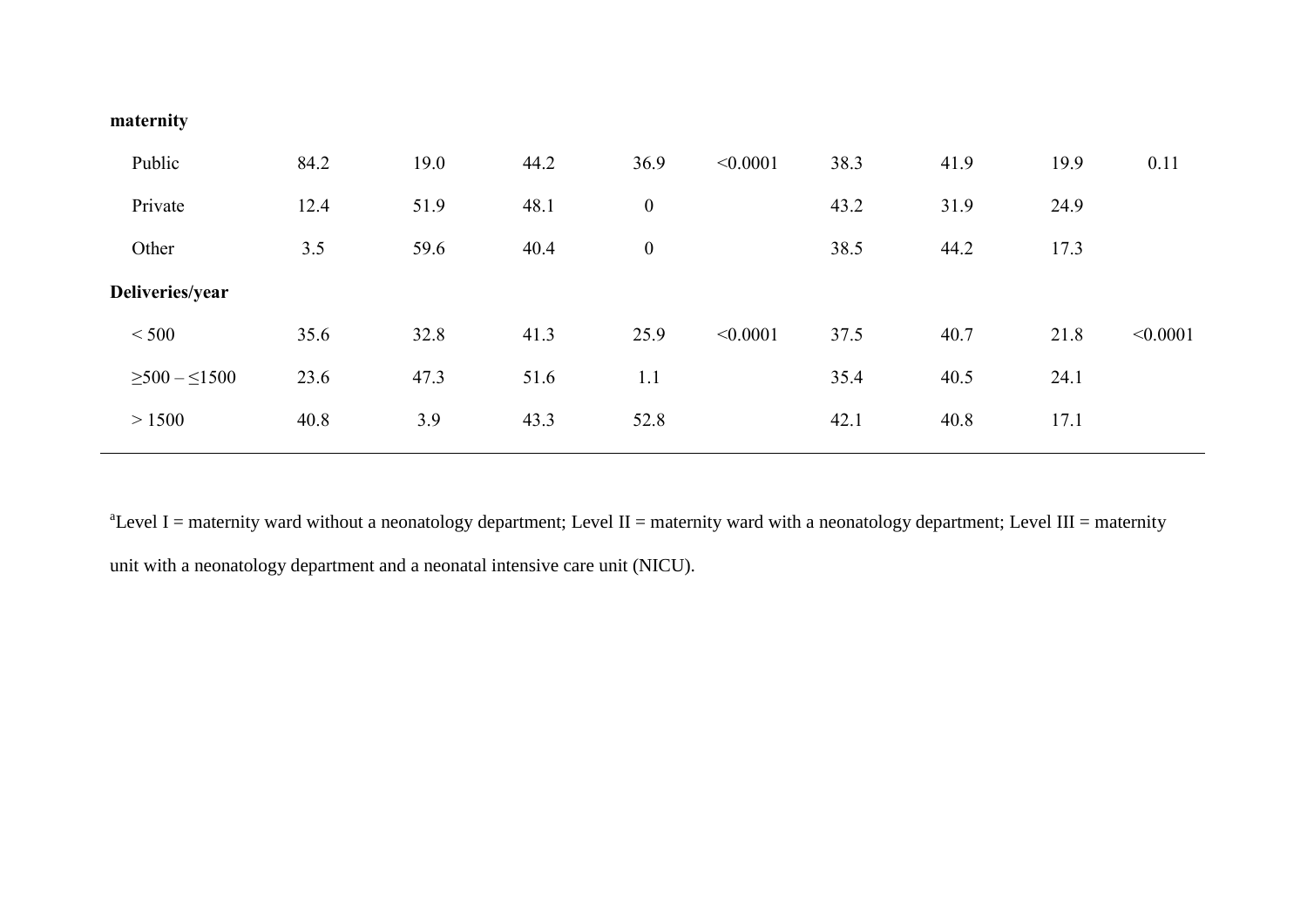| <b>Practices proposed</b>          | <b>Global results</b> |                      |               | <b>Results by maternity unit level</b> |                  | <b>Results by experience</b> |               |               |                  |  |  |
|------------------------------------|-----------------------|----------------------|---------------|----------------------------------------|------------------|------------------------------|---------------|---------------|------------------|--|--|
|                                    | <b>Total</b>          | Level I <sup>a</sup> | Level $II^a$  | Level $IIIa$                           |                  | $\leq$ 5 years               | 6-15 years    | $>15$ years   |                  |  |  |
|                                    | $N = 1496$            | $N = 366$            | $N = 666$     | $N = 464$                              | $\boldsymbol{p}$ | $N = 582$                    | $N=609$       | $N = 305$     | $\boldsymbol{p}$ |  |  |
|                                    | $\frac{6}{6}$         | $\frac{0}{0}$        | $\frac{0}{0}$ | $\frac{0}{0}$                          |                  | $\frac{6}{6}$                | $\frac{0}{0}$ | $\frac{6}{6}$ |                  |  |  |
| Without epidural analgesia         |                       |                      |               |                                        |                  |                              |               |               |                  |  |  |
| Epidural analgesia                 | 70.6                  | 57.7                 | 75.7          | 73.5                                   | < 0.0001         | 73.4                         | 70.1          | 66.2          | 0.08             |  |  |
| Immersion in water                 | 60.4                  | 64.5                 | 57.4          | 61.6                                   | 0.06             | 60.5                         | 62.2          | 56.7          | 0.27             |  |  |
| Shower                             | 76.2                  | 78.7                 | 79.6          | 69.4                                   | 0.0002           | 81.3                         | 75.7          | 67.5          | < 0.0001         |  |  |
| Walking                            | 97.4                  | 99.7                 | 96.7          | 96.6                                   | 0.006            | 96.9                         | 98.0          | 97.1          | 0.43             |  |  |
| Movement in supported<br>positions | 38.6                  | 44.3                 | 34.8          | 39.4                                   | 0.01             | 39.7                         | 38.4          | 36.8          | 0.68             |  |  |

Table 2 - Practices proposed by midwives during the first stage, globally and by maternity unit level and by midwives' experience.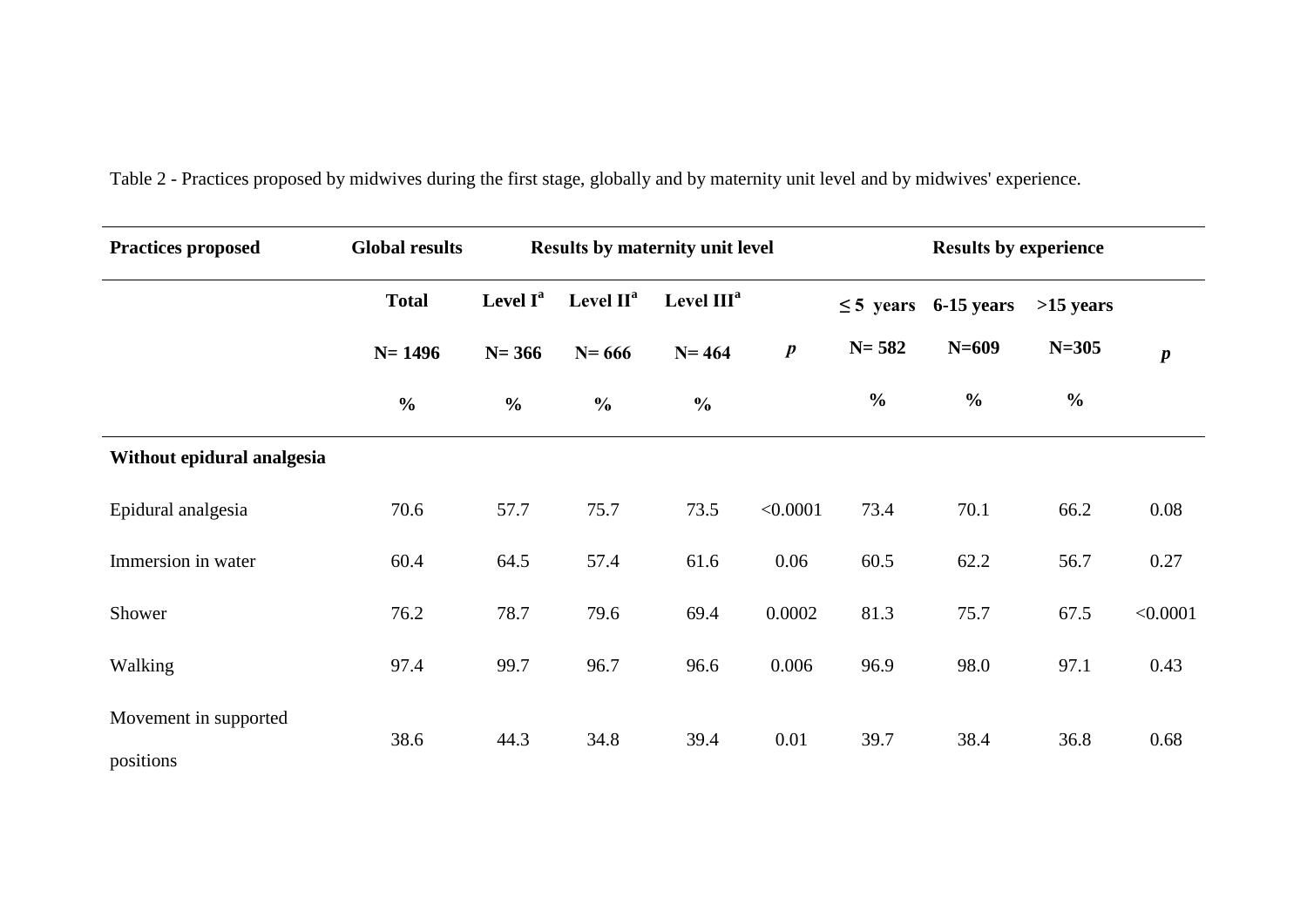| Nitrous oxide           | 43.5 | 42.1 | 45.2 | 42.2 | 0.5   | 49.1 | 45.0 | 29.8 | < 0.0001 |
|-------------------------|------|------|------|------|-------|------|------|------|----------|
| Birthing ball           | 98.1 | 98.6 | 98.8 | 96.8 | 0.03  | 98.1 | 98.2 | 98.0 | 0.98     |
| Movement in horizontal  | 63.9 | 66.1 | 64.3 | 61.6 | 0.40  | 63.2 | 64.0 | 64.9 | 0.88     |
| positions               |      |      |      |      |       |      |      |      |          |
| With epidural analgesia |      |      |      |      |       |      |      |      |          |
| Walking                 | 21.7 | 22.7 | 24.0 | 17.5 | 0.03  | 19.9 | 19.9 | 28.5 | 0.005    |
| Movement in supported   | 15.6 | 21.3 | 12.6 | 15.3 | 0.001 | 14.6 | 16.1 | 16.4 | 0.71     |
| positions               |      |      |      |      |       |      |      |      |          |
| Birthing ball           | 56.8 | 56.6 | 59.3 | 53.5 | 0.14  | 58.6 | 56.2 | 54.8 | 0.5      |
| Movement in horizontal  | 91.6 | 91.3 | 92.3 | 91.0 | 0.67  | 92.1 | 92.6 | 88.9 | 0.14     |
| positions               |      |      |      |      |       |      |      |      |          |

 $a^2$ Level I = maternity ward without a neonatology department; Level II = maternity ward with a neonatology department; Level III = maternity unit with a neonatology department and a NICU.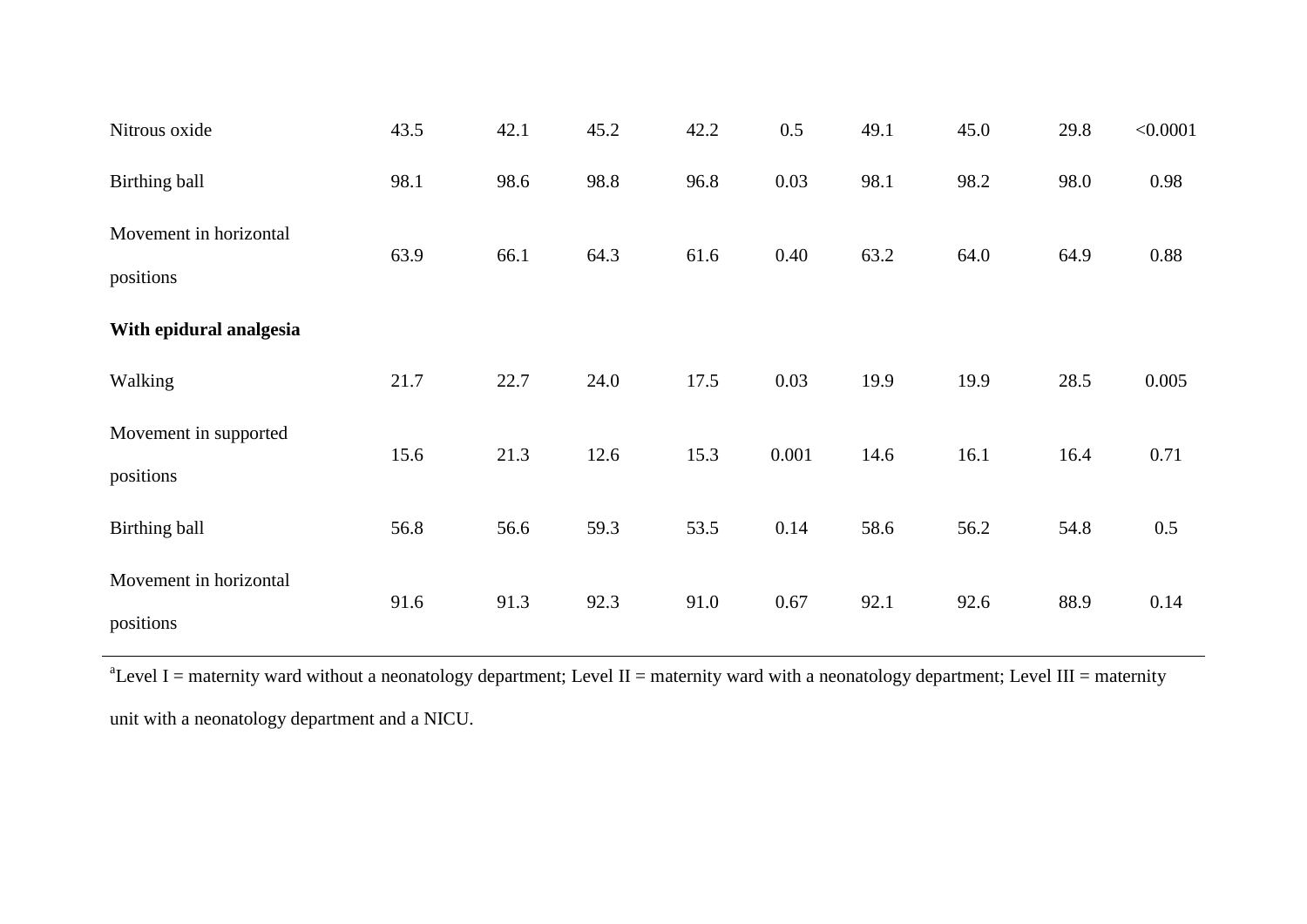| <b>Maternal positions</b>  | <b>Global results</b> |               | <b>Results by maternity unit level</b> |                        |                  | <b>Results by experience</b> |               |               |                  |  |
|----------------------------|-----------------------|---------------|----------------------------------------|------------------------|------------------|------------------------------|---------------|---------------|------------------|--|
|                            | <b>Total</b>          | Level $I^a$   | Level $II^a$                           | Level III <sup>a</sup> |                  | $\leq$ 5 years               | 6-15 years    | $> 15$ years  |                  |  |
|                            | $N = 1496$            | $N = 366$     | $N = 666$                              | $N = 464$              | $\boldsymbol{p}$ | $N = 582$                    | $N = 609$     | $N = 305$     | $\boldsymbol{p}$ |  |
|                            | $\frac{0}{0}$         | $\frac{0}{0}$ | $\frac{0}{0}$                          | $\frac{0}{0}$          |                  | $\frac{0}{0}$                | $\frac{0}{0}$ | $\frac{0}{0}$ |                  |  |
| Without epidural analgesia |                       |               |                                        |                        |                  |                              |               |               |                  |  |
| Standing position          | 32.3                  | 40.2          | 31.1                                   | 27.8                   | 0.0005           | 29.6                         | 33.8          | 34.4          | 0.19             |  |
| Kneeling position          | 69.6                  | 70.8          | 69.7                                   | 68.5                   | 0.78             | 69.6                         | 70.6          | 67.5          | 0.64             |  |
| Sitting position           | 97.9                  | 97.8          | 98.2                                   | 97.4                   | 0.67             | 98.5                         | 97.7          | 97.1          | 0.37             |  |
| Supine position            | 55.5                  | 59.3          | 54.7                                   | 53.7                   | 0.23             | 51.7                         | 57.0          | 59.7          | 0.05             |  |
| Lateral position           | 91.8                  | 94.0          | 91.7                                   | 90.1                   | 0.13             | 90.6                         | 92.6          | 92.5          | 0.38             |  |
| Prone position             | 61.0                  | 65.6          | 60.5                                   | 58.2                   | 0.09             | 62.4                         | 57.6          | 65.3          | 0.06             |  |

**Table 3 -** Positions proposed by midwives during the first stage, globally and by maternity unit level and by midwives' experience.

**With epidural analgesia**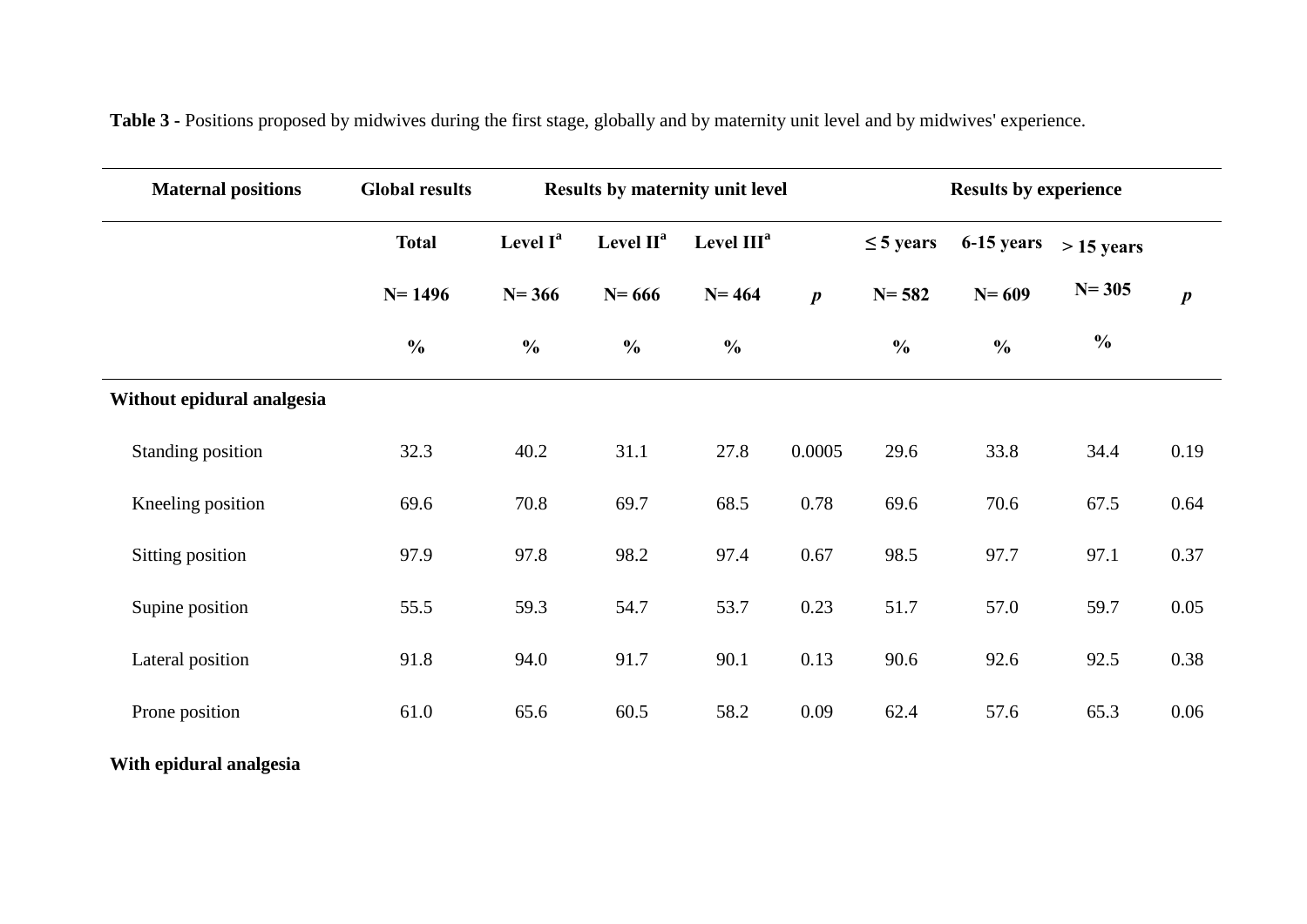| Standing position | 4.9  | 7.7  | 4.1  | 3.9  | 0.02 | 3.3  | 5.8  | 6.3  | 0.06   |
|-------------------|------|------|------|------|------|------|------|------|--------|
| Kneeling position | 68.7 | 70.8 | 67.9 | 68.1 | 0.6  | 72.3 | 70.1 | 58.7 | 0.0001 |
| Sitting position  | 90.3 | 90.7 | 90.8 | 89.2 | 0.63 | 92.8 | 89.7 | 86.9 | 0.01   |
| Supine position   | 76.1 | 74.3 | 77.9 | 74.8 | 0.32 | 79.4 | 77.3 | 67.2 | 0.0002 |
| Lateral position  | 98.9 | 99.2 | 99.3 | 98.1 | 0.14 | 99.3 | 98.7 | 98.4 | 0.39   |
| Prone position    | 51.7 | 54.4 | 50.8 | 50.9 | 0.49 | 56.0 | 47.8 | 51.2 | 0.02   |

 $^{\text{a}}$ Level I = maternity ward without a neonatology department; Level II = maternity ward with a neonatology department; Level III = maternity unit with a neonatology department and a NICU.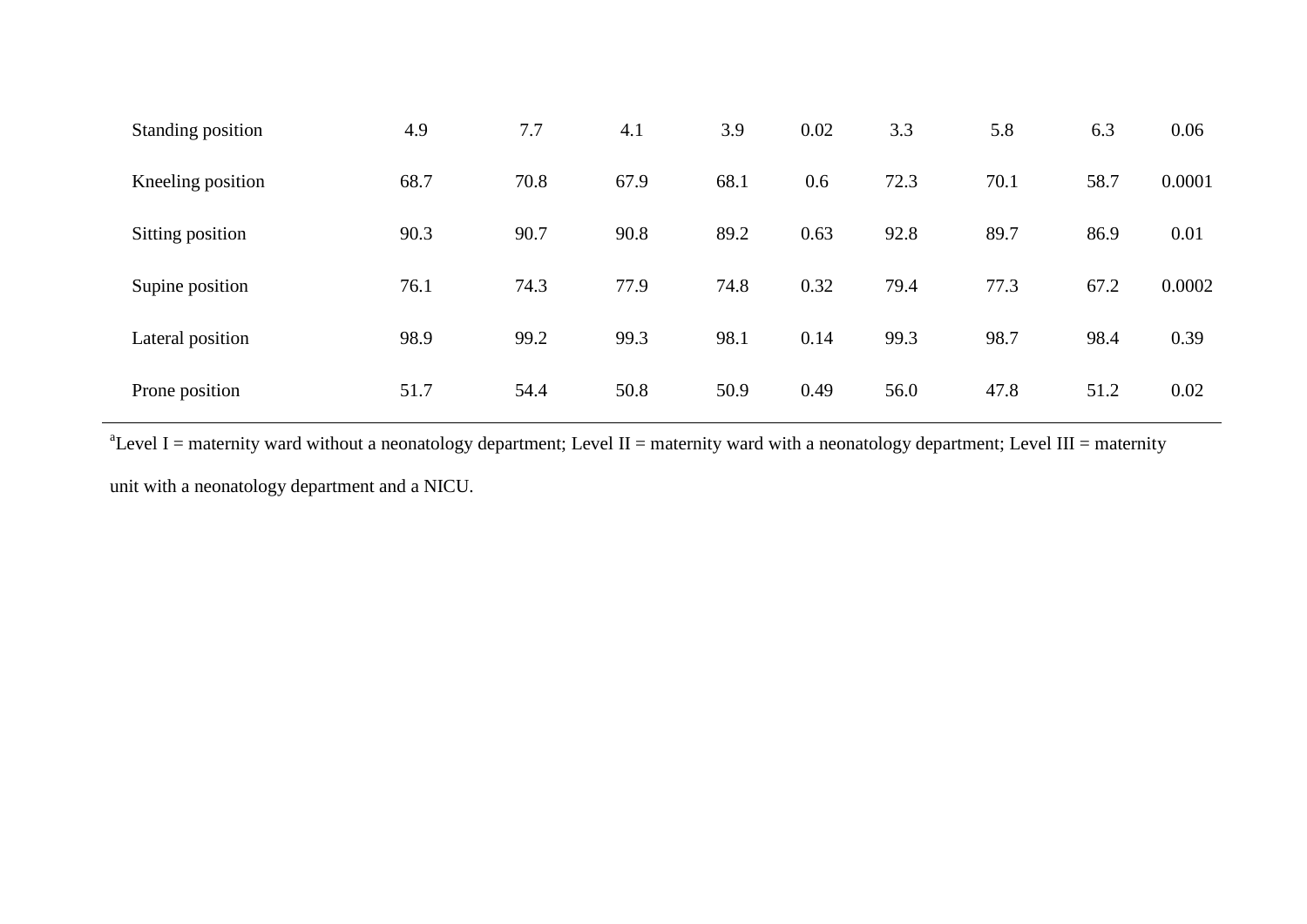| <b>Practices proposed</b>          | Global<br>results |                                                                         |               | <b>Results by maternity unit level</b> |                  | <b>Results by experience</b> |               |               |                  |  |
|------------------------------------|-------------------|-------------------------------------------------------------------------|---------------|----------------------------------------|------------------|------------------------------|---------------|---------------|------------------|--|
|                                    | <b>Total</b>      | Level I <sup>a</sup><br>Level II <sup>a</sup><br>Level III <sup>a</sup> |               | $\leq$ 5 years                         | 6-15 years       | $>15$ years                  |               |               |                  |  |
|                                    | $N = 1496$        | $N = 366$                                                               | $N = 666$     | $N = 464$                              | $\boldsymbol{p}$ | $N = 582$                    | $N=609$       | $N = 305$     | $\boldsymbol{p}$ |  |
|                                    | $\frac{0}{0}$     | $\frac{0}{0}$                                                           | $\frac{0}{0}$ | $\frac{0}{0}$                          |                  | $\frac{0}{0}$                | $\frac{0}{0}$ | $\frac{0}{0}$ |                  |  |
| Without epidural analgesia         |                   |                                                                         |               |                                        |                  |                              |               |               |                  |  |
| Epidural analgesia                 | 43.7              | 35.5                                                                    | 46.0          | 46.8                                   | 0.001            | 43.3                         | 43.0          | 45.6          | 0.75             |  |
| Immersion in water                 | 30.0              | 39.1                                                                    | 26.9          | 27.2                                   | < 0.0001         | 30.2                         | 29.8          | 29.8          | 0.98             |  |
| Shower                             | 29.3              | 32.5                                                                    | 31.4          | 23.9                                   | 0.008            | 31.3                         | 27.1          | 30.2          | 0.27             |  |
| Walking                            | 54.4              | 59.3                                                                    | 55.3          | 49.4                                   | 0.01             | 56.2                         | 54.7          | 50.5          | 0.27             |  |
| Movement in supported<br>positions | 42.3              | 51.9                                                                    | 38.1          | 40.7                                   | < 0.0001         | 45.2                         | 43.4          | 34.8          | 0.009            |  |

Table 4 - Practices proposed by midwives during the passive second stage, globally and by maternity unit level and by midwives' experience.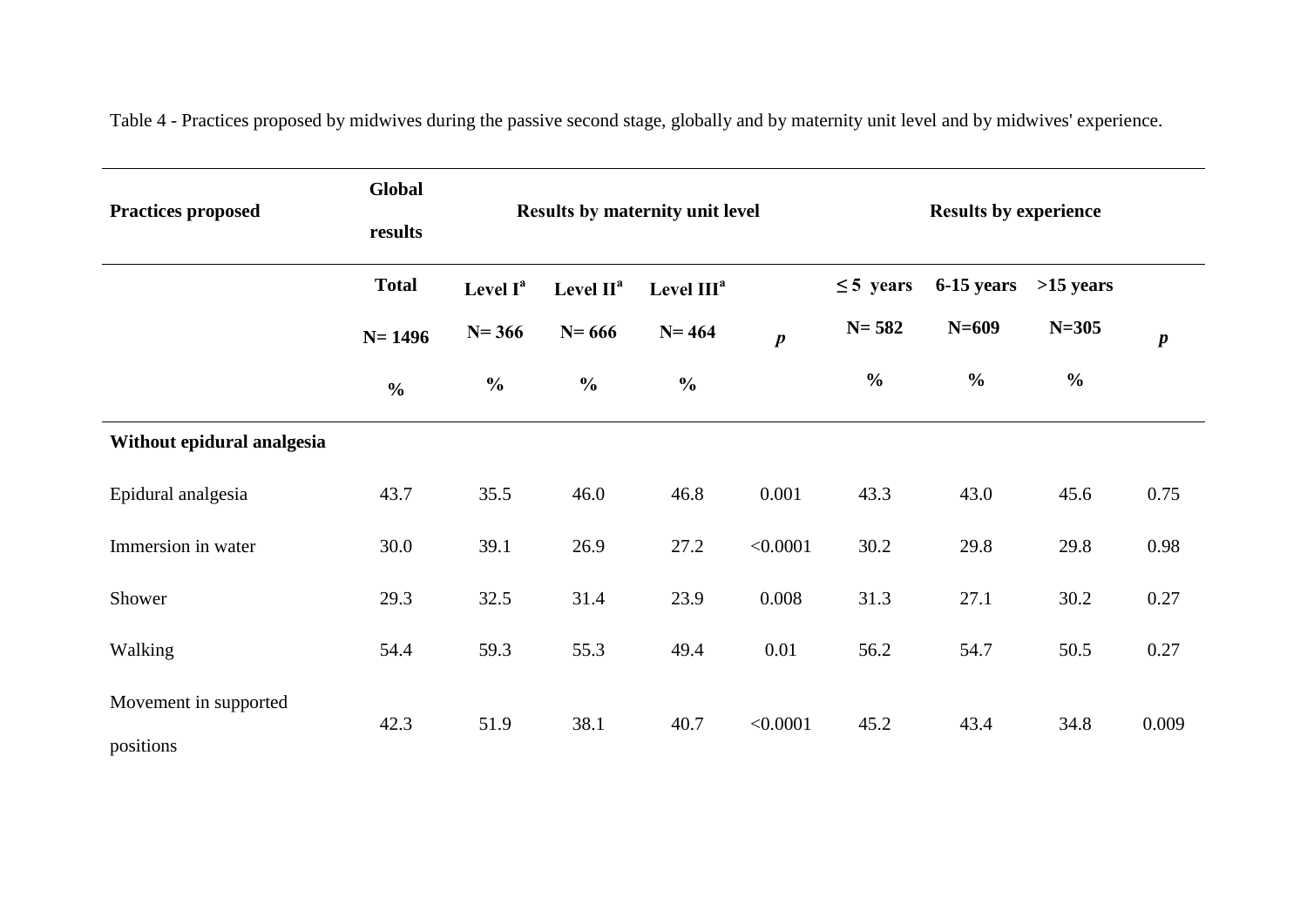| Nitrous oxide           | 53.0 | 52.7 | 54.5 | 51.2 | 0.52 | 58.6 | 55.0 | 38.4 | < 0.0001 |
|-------------------------|------|------|------|------|------|------|------|------|----------|
| Birthing ball           | 70.1 | 73.2 | 71.6 | 65.5 | 0.03 | 75.3 | 67.8 | 64.9 | 0.002    |
| Movement in horizontal  | 83.9 | 84.4 | 83.3 | 84.3 | 0.87 | 83.5 | 84.7 | 83.0 | 0.74     |
| positions               |      |      |      |      |      |      |      |      |          |
| With epidural analgesia |      |      |      |      |      |      |      |      |          |
| Walking                 | 5.4  | 6.6  | 6.3  | 3.2  | 0.04 | 4.6  | 5.6  | 6.7  | 0.47     |
| Movement in supported   | 13.9 | 17.8 | 13.5 | 11.4 | 0.03 | 13.2 | 15.6 | 11.8 | 0.2      |
| positions               |      |      |      |      |      |      |      |      |          |
| Birthing ball           | 38.5 | 35.5 | 41.0 | 37.3 | 0.18 | 46.2 | 34.7 | 31.5 | < 0.0001 |
| Movement in horizontal  | 95.5 | 94.5 | 95.4 | 96.3 | 0.46 | 94.9 | 96.6 | 94.4 | 0.23     |
| positions               |      |      |      |      |      |      |      |      |          |

 $a^2$ Level I = maternity ward without a neonatology department; Level II = maternity ward with a neonatology department; Level III = maternity unit with a neonatology department and a NICU.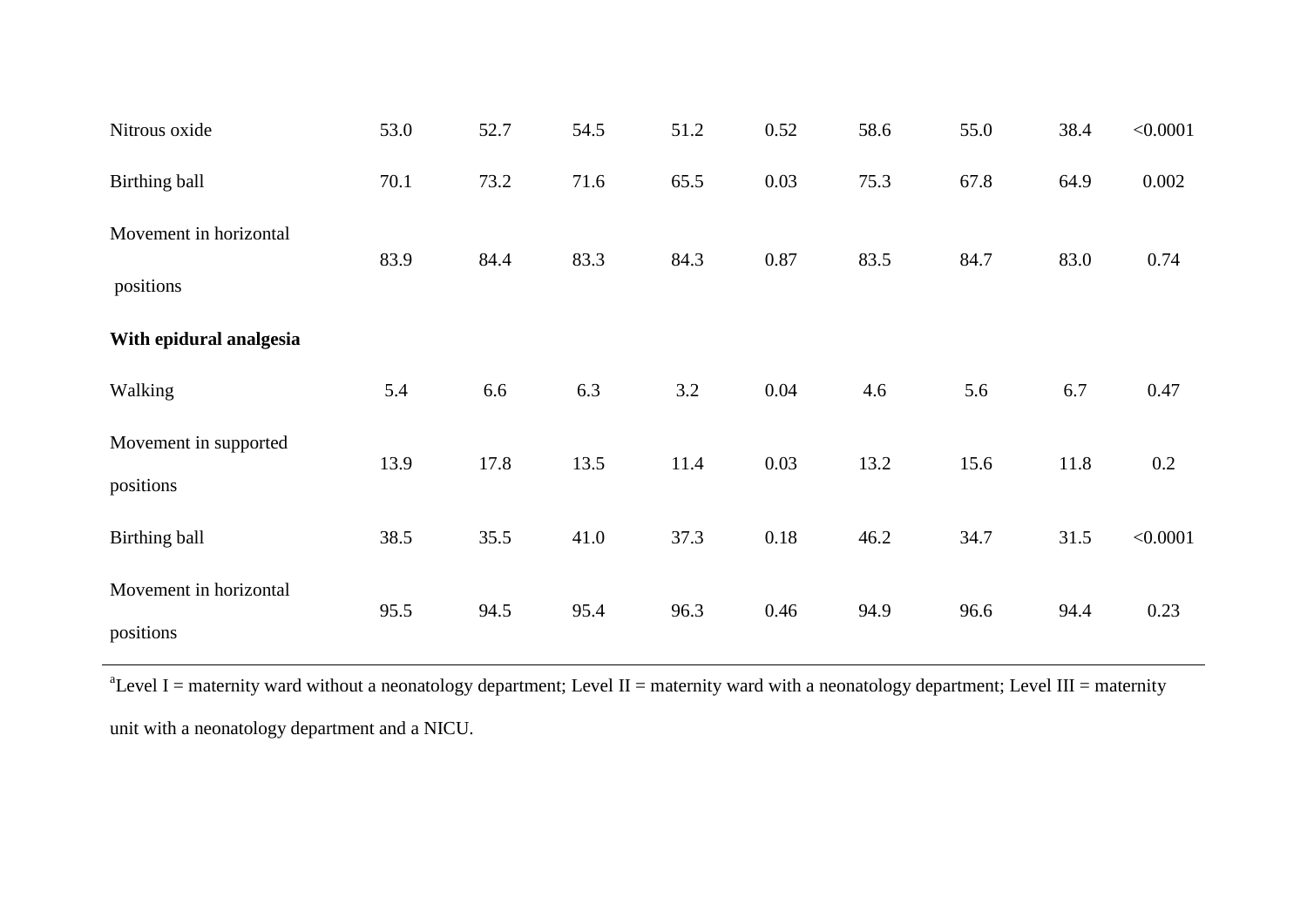| <b>Maternal positions</b>  | <b>Global results</b> |                      |                                  | Results by maternity unit level |                  | <b>Results by experience</b> |               |               |                  |  |
|----------------------------|-----------------------|----------------------|----------------------------------|---------------------------------|------------------|------------------------------|---------------|---------------|------------------|--|
|                            | <b>Total</b>          | Level I <sup>a</sup> | Level $\mathbf{II}^{\mathbf{a}}$ | Level III <sup>a</sup>          |                  | $\leq$ 5 years               | 6-15 years    | $> 15$ years  |                  |  |
|                            | $N = 1496$            | $N = 366$            | $N = 666$                        | $N = 464$                       | $\boldsymbol{p}$ | $N = 582$                    | $N = 609$     | $N = 305$     | $\boldsymbol{p}$ |  |
|                            | $\frac{0}{0}$         | $\frac{0}{0}$        | $\frac{0}{0}$                    | $\frac{0}{0}$                   |                  | $\frac{0}{0}$                | $\frac{0}{0}$ | $\frac{0}{0}$ |                  |  |
| Without epidural analgesia |                       |                      |                                  |                                 |                  |                              |               |               |                  |  |
| Standing position          | 32.8                  | 41.0                 | 30.2                             | 30.0                            | 0.0006           | 32.3                         | 36.0          | 27.2          | 0.03             |  |
| Kneeling position          | 70.5                  | 76.0                 | 71.0                             | 65.5                            | 0.004            | 69.9                         | 73.9          | 64.9          | 0.02             |  |
| Sitting position           | 61.2                  | 66.1                 | 60.5                             | 58.4                            | 0.06             | 59.1                         | 61.7          | 64.3          | 0.31             |  |
| Supine position            | 55.7                  | 59.8                 | 53.5                             | 55.6                            | 0.14             | 54.8                         | 55.2          | 58.4          | 0.57             |  |
| Lateral position           | 94.3                  | 94.5                 | 94.9                             | 93.3                            | 0.52             | 95.0                         | 93.9          | 93.8          | 0.64             |  |
| Prone position             | 57.0                  | 59.8                 | 55.6                             | 56.7                            | 0.41             | 60.5                         | 54.4          | 55.4          | 0.09             |  |

Table 5 - Positions proposed by midwives during the passive second stage, globally and by maternity unit level and by midwives' experience

**With epidural analgesia**